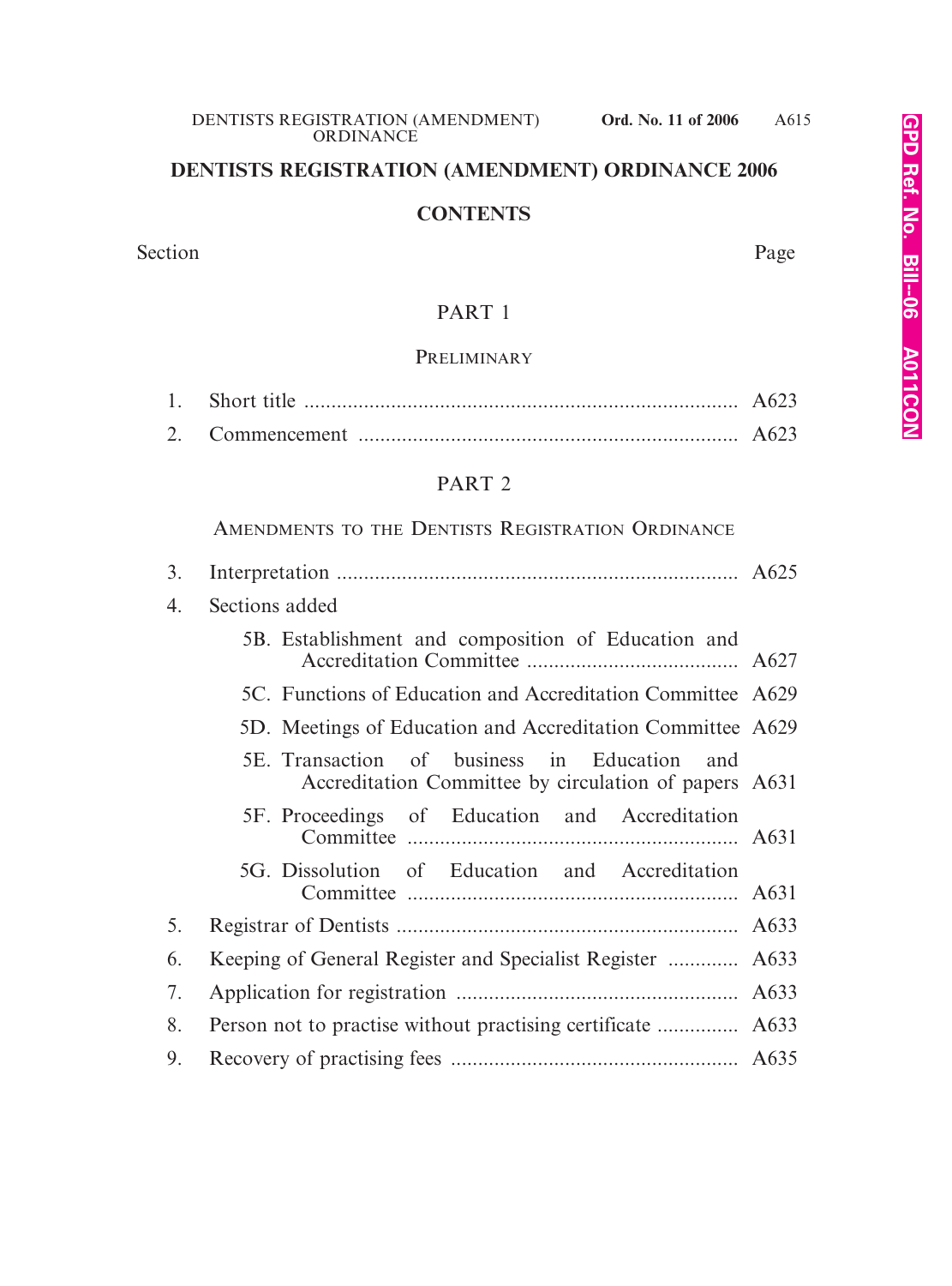# Section Page

| 10. | Sections added                                                    |  |
|-----|-------------------------------------------------------------------|--|
|     | 12A. Qualification for inclusion in Specialist Register  A635     |  |
|     | 12B. Application for inclusion in Specialist Register  A635       |  |
|     |                                                                   |  |
|     | 12D. Continuing education for dentists included in                |  |
|     | 12E. Receipt of complaint or information on suitability           |  |
|     | 12F. Complaints or information referred to Education and          |  |
| 11. | Publication of General Register and evidence of registration A643 |  |
| 12. | Section added                                                     |  |
|     | 13A. Publication of Specialist Register and evidence of           |  |
| 13. |                                                                   |  |
| 14. | Correction of General Register or Specialist Register  A645       |  |
| 15. | Section added                                                     |  |
|     | 15A. Removal of names from Specialist Register  A647              |  |
|     |                                                                   |  |
| 16. |                                                                   |  |
| 17. |                                                                   |  |
| 18. |                                                                   |  |
| 19. | Section substituted                                               |  |
|     |                                                                   |  |
| 20. | Section substituted                                               |  |
|     | 25. Penalty for falsely pretending to be or taking or using       |  |
| 21. | Section added                                                     |  |
|     | 25A. Penalty for falsely pretending to be or taking or using      |  |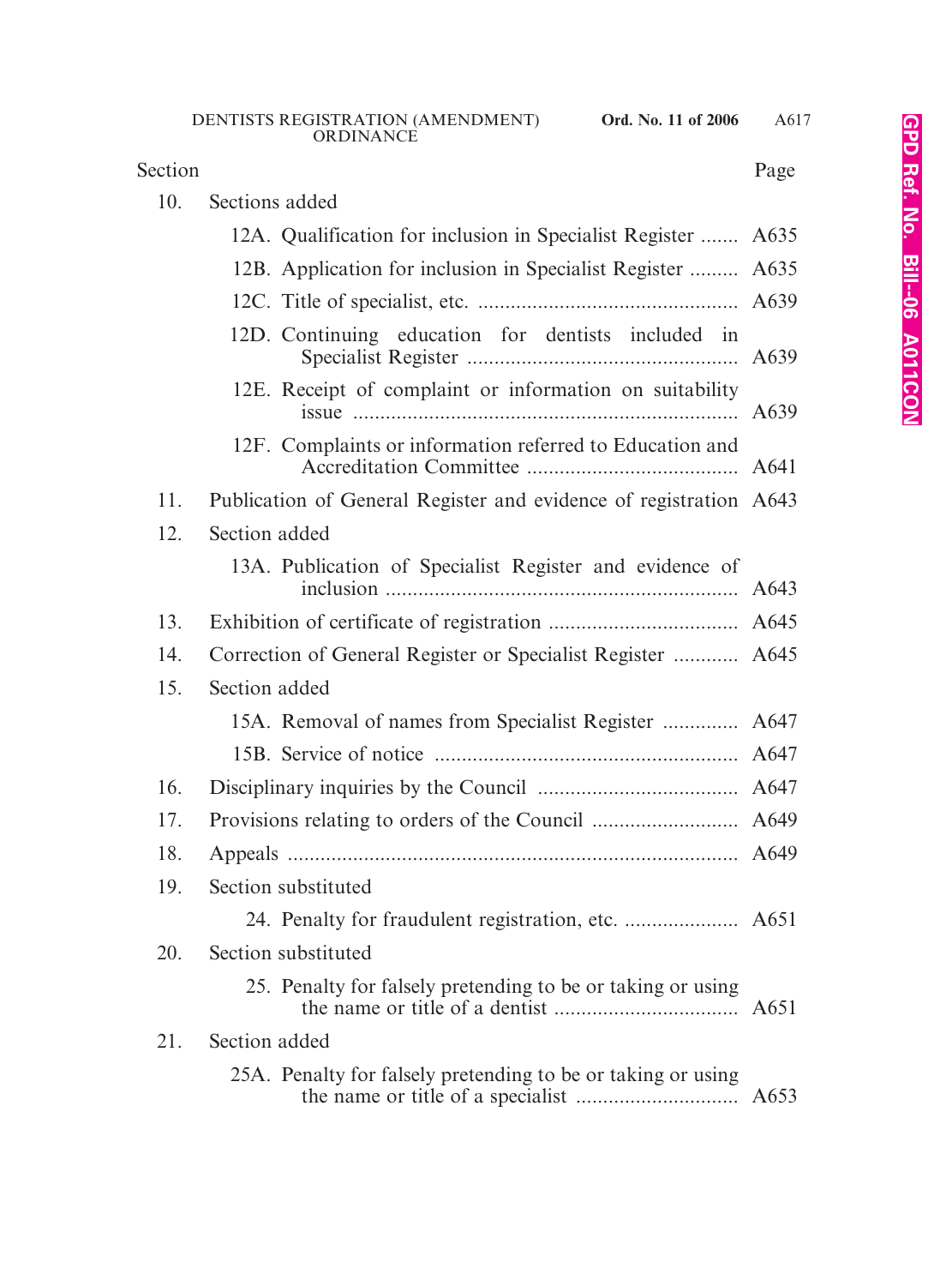| Section |               | Page |
|---------|---------------|------|
| 22.     |               |      |
| 23.     | Section added |      |
|         |               |      |
| 24.     | Section added |      |
|         |               |      |

# PART 3

## CONSEQUENTIAL AMENDMENTS TO THE DENTISTS (REGISTRATION AND DISCIPLINARY PROCEDURE) REGULATIONS

| Alteration of General Register or Specialist Register  A659 |  |
|-------------------------------------------------------------|--|
|                                                             |  |
|                                                             |  |
| Regulation added                                            |  |
| 13A. Reference of complaint or information to Education     |  |
|                                                             |  |
|                                                             |  |
|                                                             |  |
|                                                             |  |

# PART 4

## CONSEQUENTIAL AMENDMENTS TO OTHER ORDINANCES

# **Antibiotics Ordinance**

| 36. |  |  |  |
|-----|--|--|--|
|-----|--|--|--|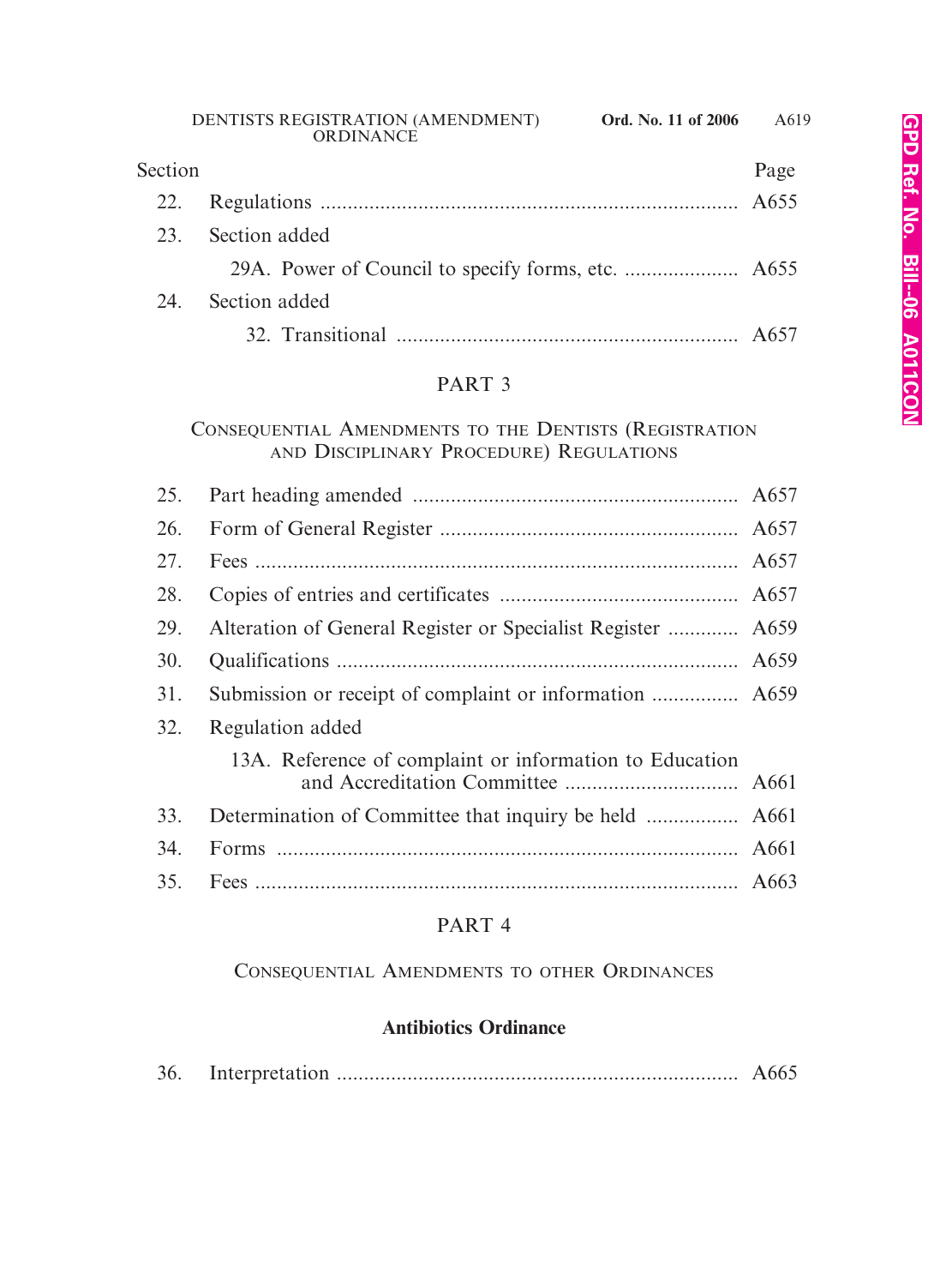| Section |                                                                                    | Page |
|---------|------------------------------------------------------------------------------------|------|
|         | <b>Public Health (Animals and Birds) (Chemical</b><br><b>Residues</b> ) Regulation |      |
| 37.     |                                                                                    |      |
|         | <b>Employees' Compensation Ordinance</b>                                           |      |
| 38.     |                                                                                    |      |
|         | <b>Chiropractors (Registration and Disciplinary</b><br><b>Procedure) Rules</b>     |      |
| 39.     |                                                                                    |      |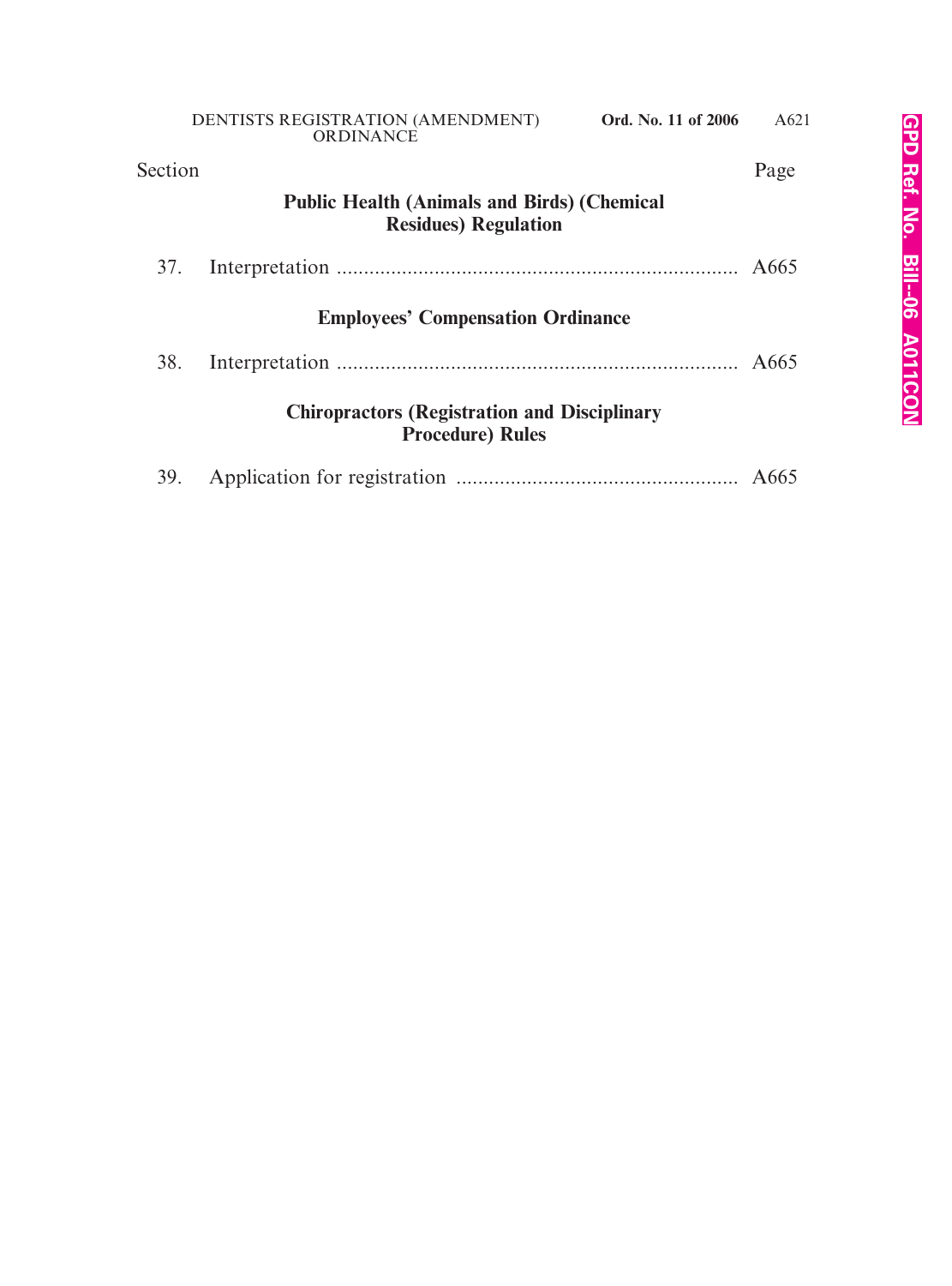#### DENTISTS REGISTRATION (AMENDMENT) **Ord. No. 11 of 2006 ORDINANCE**

## **HONG KONG SPECIAL ADMINISTRATIVE REGION**

ORDINANCE NO. 11 OF 2006



Donald TSANG Chief Executive 25 May 2006

 $[$   $]$ 

An Ordinance to amend the Dentists Registration Ordinance to provide for—

- (*a*) the establishment of a Specialist Register for registered dentists qualified in various specialist fields of dentistry;
- (*b*) the establishment, operation and conduct of the Education and Accreditation Committee; and
- (*c*) other consequential and related matters.

Enacted by the Legislative Council.

## PART 1

#### **PRELIMINARY**

#### **1. Short title**

This Ordinance may be cited as the Dentists Registration (Amendment) Ordinance 2006.

#### **2. Commencement**

This Ordinance shall come into operation on a day to be appointed by the Secretary for Health, Welfare and Food by notice published in the Gazette.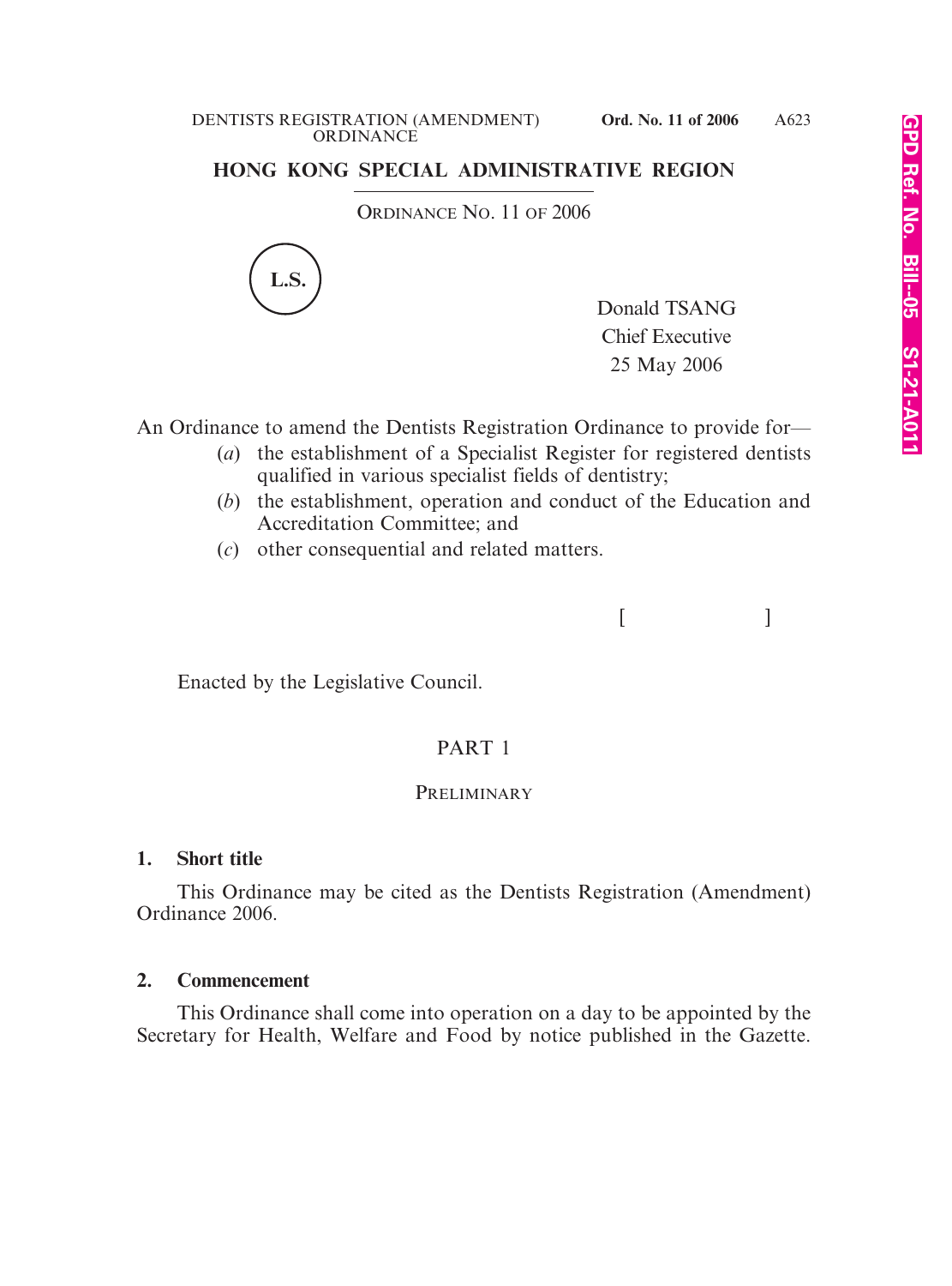## PART 2

#### AMENDMENTS TO THE DENTISTS REGISTRATION ORDINANCE

#### **3. Interpretation**

Section 2 of the Dentists Registration Ordinance (Cap. 156) is amended—

- $(a)$  in subsection  $(1)$ 
	- (i) by repealing the definition of "register";
	- (ii) by repealing the definition of "registered";
	- (iii) by repealing the definition of "registered dentist" and substituting—
		- ""registered dentist" (註冊牙醫) means a person whose name appears for the time being on the General Register, whether or not his name also appears on the Specialist Register;";
	- (iv) in the definition of "Secretary", by repealing the full stop and substituting a semicolon;
	- (v) in the definition of "醫務委員會", by repealing the full stop and substituting a semicolon;
	- (vi) by adding—
		- ""Academy of Medicine" (醫學專科學院) means the Hong Kong Academy of Medicine established under the Hong Kong Academy of Medicine Ordinance (Cap. 419);
			- "Education and Accreditation Committee" (桝育及評審 小組) means the committee established under section 5B:
			- "General Register" (普通科名冊) means the register of dentists kept under section 7(1);
			- "Preliminary Investigation Committee" (初步調查小組) means the committee established under regulation 12 of the Dentists (Registration and Disciplinary Procedure) Regulations (Cap. 156 sub. leg. A);
			- "Specialist Register" (專科名冊) means the register of specialist dentists kept under section 7(3).";
- (*b*) in subsection (3), by adding "and  $(2A)$ " after " $22(2)$ ";
- (*c*) by adding—

"(5) For the purposes of this Ordinance, a person is registered if the name of that person is entered in the General Register in accordance with section 9, and registration shall be construed accordingly.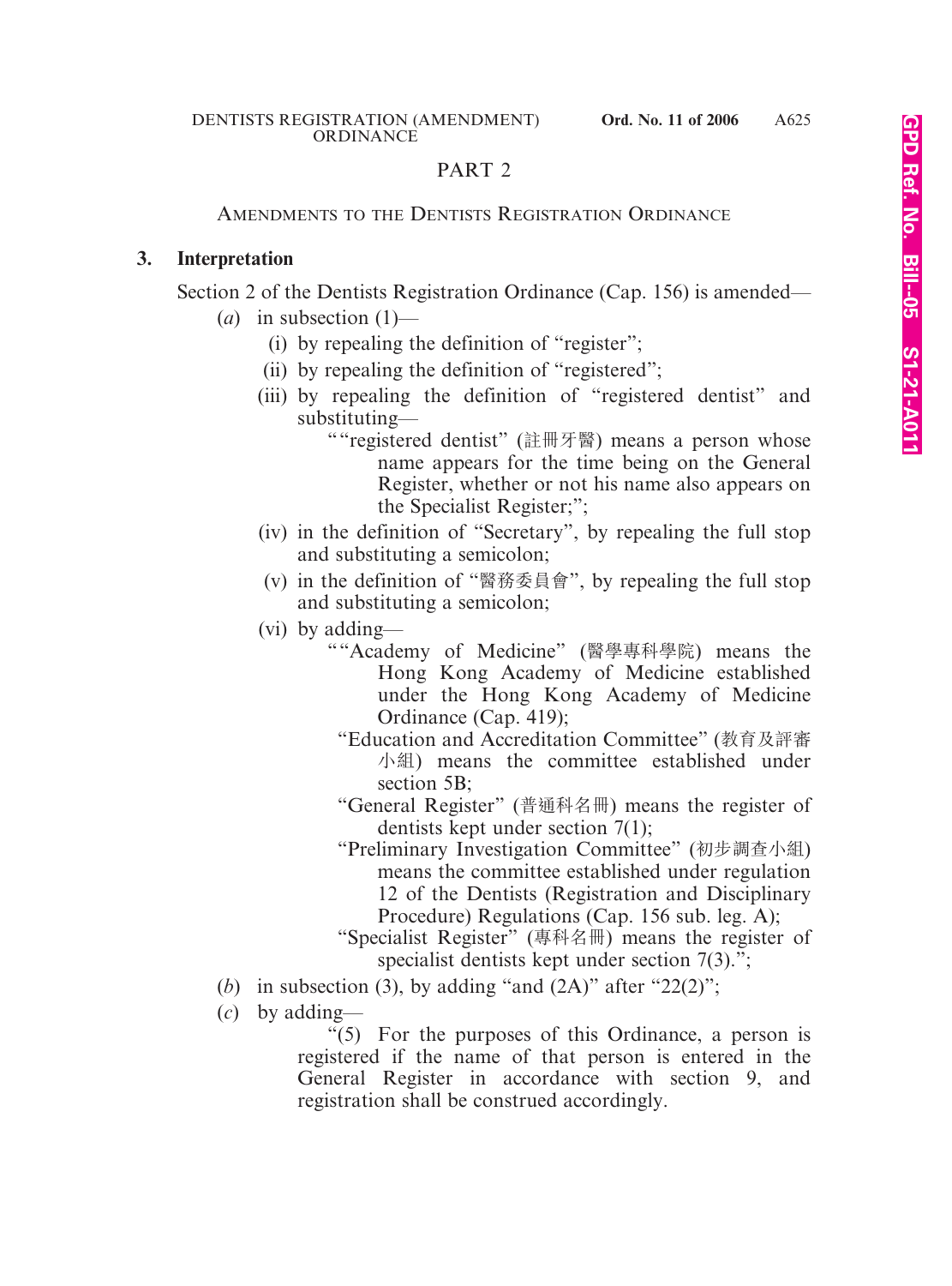(6) For the purposes of this Ordinance, a complaint or information involves a suitability issue if the complaint or information concerns the question of whether the name of a registered dentist should be included in, or removed from, the Specialist Register.".

### **4. Sections added**

The following are added—

### "**5B. Establishment and composition of Education and Accreditation Committee**

(1) There shall be established a committee to be called the Education and Accreditation Committee.

(2) The Education and Accreditation Committee shall consist of the following members appointed by the Council—

- (*a*) a chairman who is a member of the Council;
- (*b*) 1 registered dentist, not being a member of the Council, nominated by the University of Hong Kong;
- (*c*) 1 registered dentist, not being a member of the Council, nominated by the Academy of Medicine;
- (*d*) 1 registered dentist, not being a member of the Council, nominated by the Director of Health;
- (*e*) 1 registered dentist, not being a member of the Council, nominated by the Hong Kong Dental Association;
- (*f*) 2 other members who are members of the Council.

(3) A registered dentist is not eligible for appointment under subsection (2) if the Council has made an order in respect of the dentist under section  $18(1)(i)$ , (ii), (iii) or (iv).

(4) The term of a member appointed under subsection (2) is 3 years, and the member is eligible for reappointment on the expiry of the term. (5) If, during the period of his office—

- (*a*) a member of the Education and Accreditation Committee under subsection  $(2)(a)$  or  $(f)$  ceases to be a member of the Council;
- (*b*) a member of the Education and Accreditation Committee under subsection  $(2)(b)$ ,  $(c)$ ,  $(d)$  or  $(e)$ —
	- (i) ceases to be a registered dentist; or
	- (ii) becomes a member of the Council; or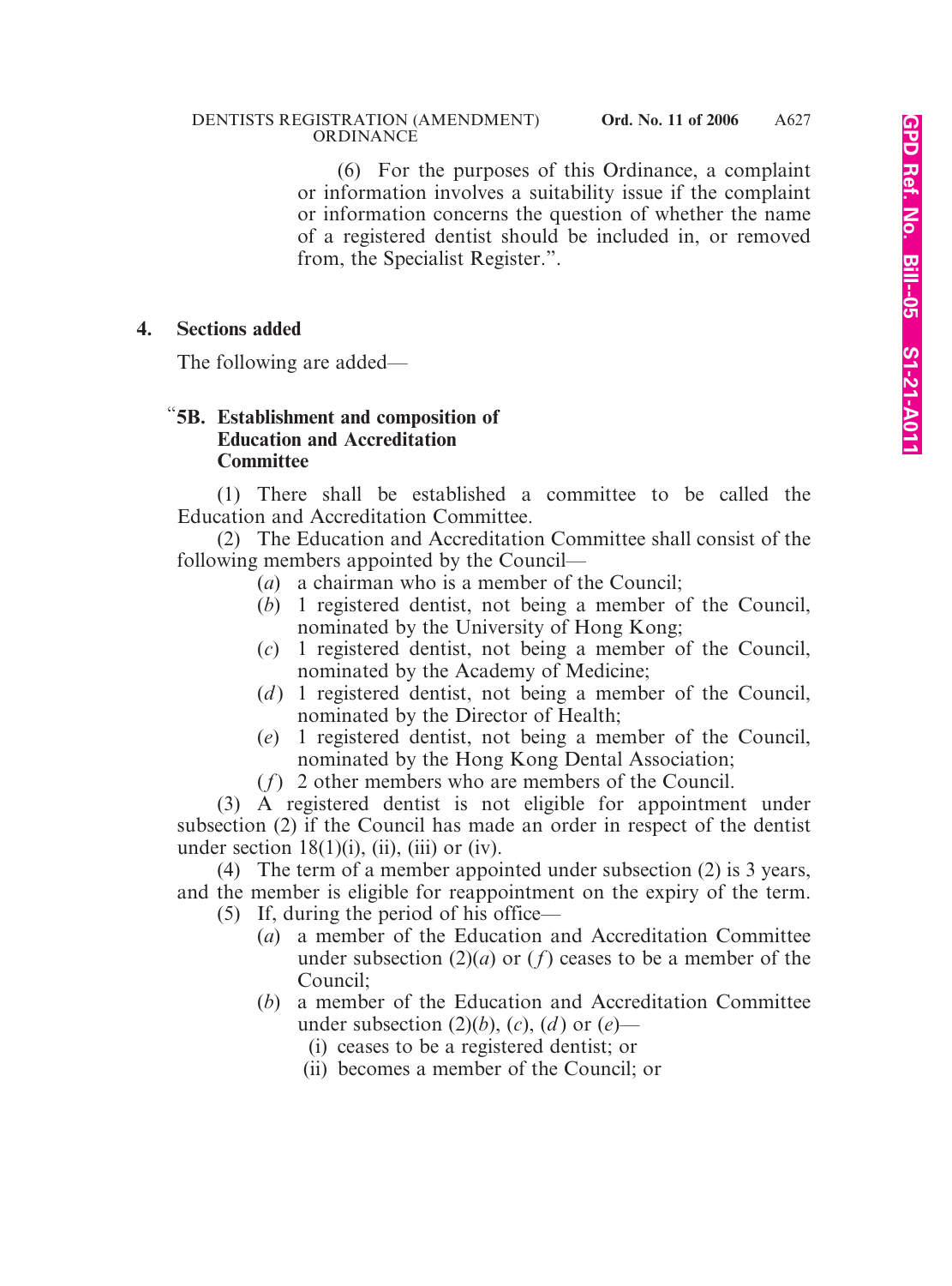(*c*) the Council has made an order in respect of a member of the Education and Accreditation Committee under section  $18(1)(i)$ , (ii), (iii) or (iv),

the member ceases to be a member of the Education and Accreditation Committee.

### **5C. Functions of Education and Accreditation Committee**

The Education and Accreditation Committee has the following functions—

- (*a*) to recommend to the Council the specialties under which the names of registered dentists may be included in the Specialist Register;
- (*b*) to recommend to the Council the qualifications, experience and other attributes that qualify a registered dentist to have his name included in the Specialist Register under a specialty recommended by the Committee under paragraph (*a*);
- (*c*) to recommend to the Council the procedures and documentations for an application to include the name of a registered dentist in the Specialist Register;
- (*d*) to make recommendations to the Council so that it may decide whether the name of a registered dentist should be included in, or removed from, the Specialist Register;
- (*e*) to review and recommend to the Council the standard and structure of undergraduate dental education and training in dentistry required for a person to become a registered dentist;
- (*f*) such other functions as are imposed on it under this Ordinance.

### **5D. Meetings of Education and Accreditation Committee**

(1) At any meeting of the Education and Accreditation Committee, 4 members (including the chairman) shall form a quorum.

(2) At any meeting of the Education and Accreditation Committee, the chairman of the Committee shall preside or, if he is absent, the members present shall elect one of them to preside.

(3) A question for determination at any meeting of the Education and Accreditation Committee shall be decided by a majority of votes of the members present and voting on the question.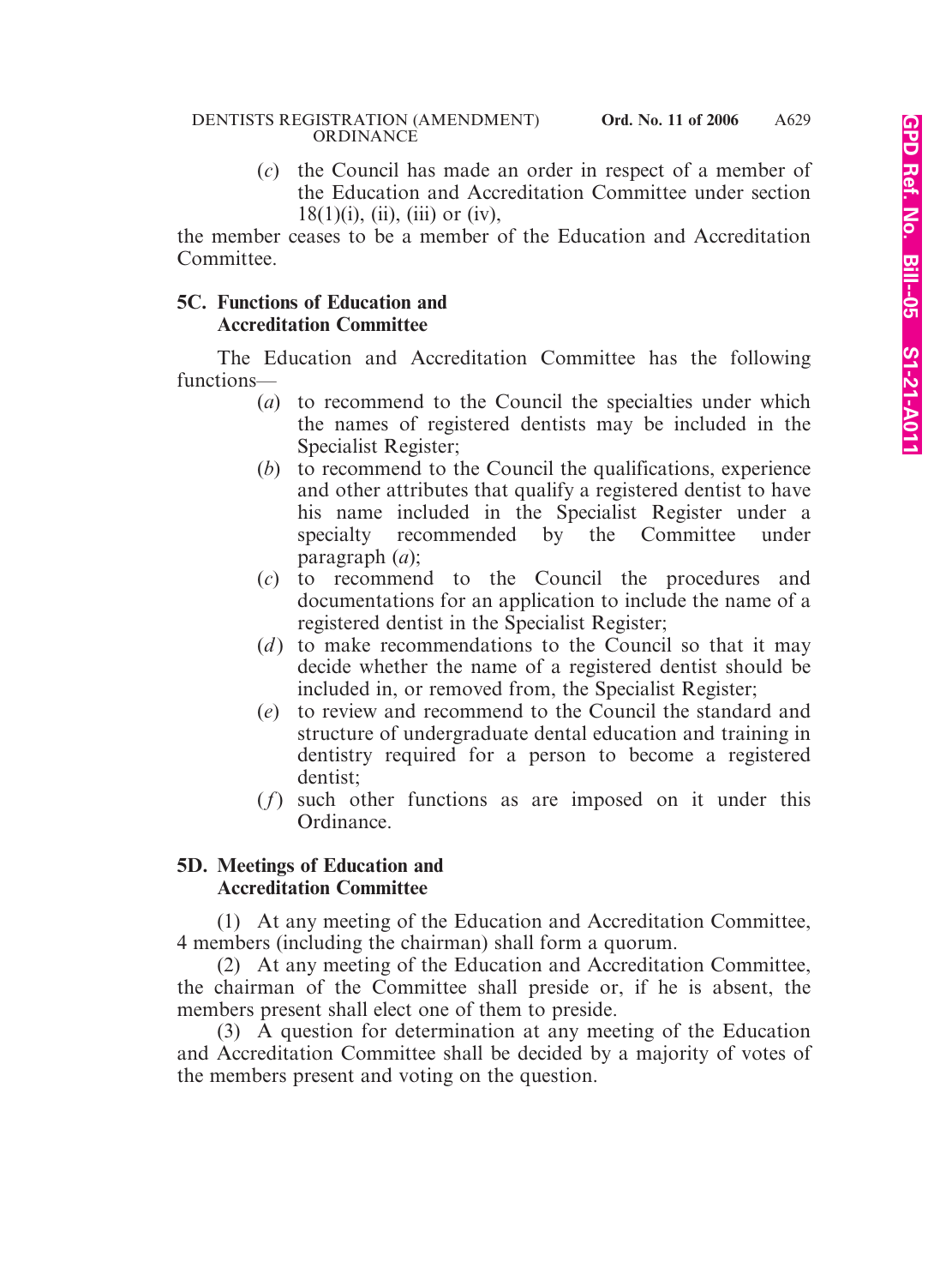(4) At any meeting of the Education and Accreditation Committee, the chairman of the Committee shall have an original vote and, if upon any question the votes are equally divided, a casting vote.

### **5E. Transaction of business in Education and Accreditation Committee by circulation of papers**

(1) The Education and Accreditation Committee may transact any of its business by circulation of papers.

(2) A resolution in writing which is signed by all the members of the Education and Accreditation Committee present in Hong Kong at the time the resolution was circulated is as valid and effectual as if it had been passed at a meeting of the Committee by the votes of the members so signing.

#### **5F. Proceedings of Education and Accreditation Committee**

If a member of the Education and Accreditation Committee under section  $5B(2)(a)$  or  $(f)$  has taken part in dealing with any complaint or information involving a suitability issue, the member shall not, as a member of the Council, take part in the determination of the complaint or information by the Council.

### **5G. Dissolution of Education and Accreditation Committee**

(1) If, in the opinion of the Council, the Education and Accreditation Committee has acted in a manner that is prejudicial to the interest of the public or dental profession, the Council may, by a resolution passed by the votes of not less than three quarters of the members of the Council, dissolve the Committee.

(2) Upon a dissolution of the Education and Accreditation Committee under subsection (1), the Council—

- (*a*) may perform the functions of the Committee; and
- (*b*) shall make such appointments as are necessary to reestablish the Committee with new membership within 3 months of the dissolution.".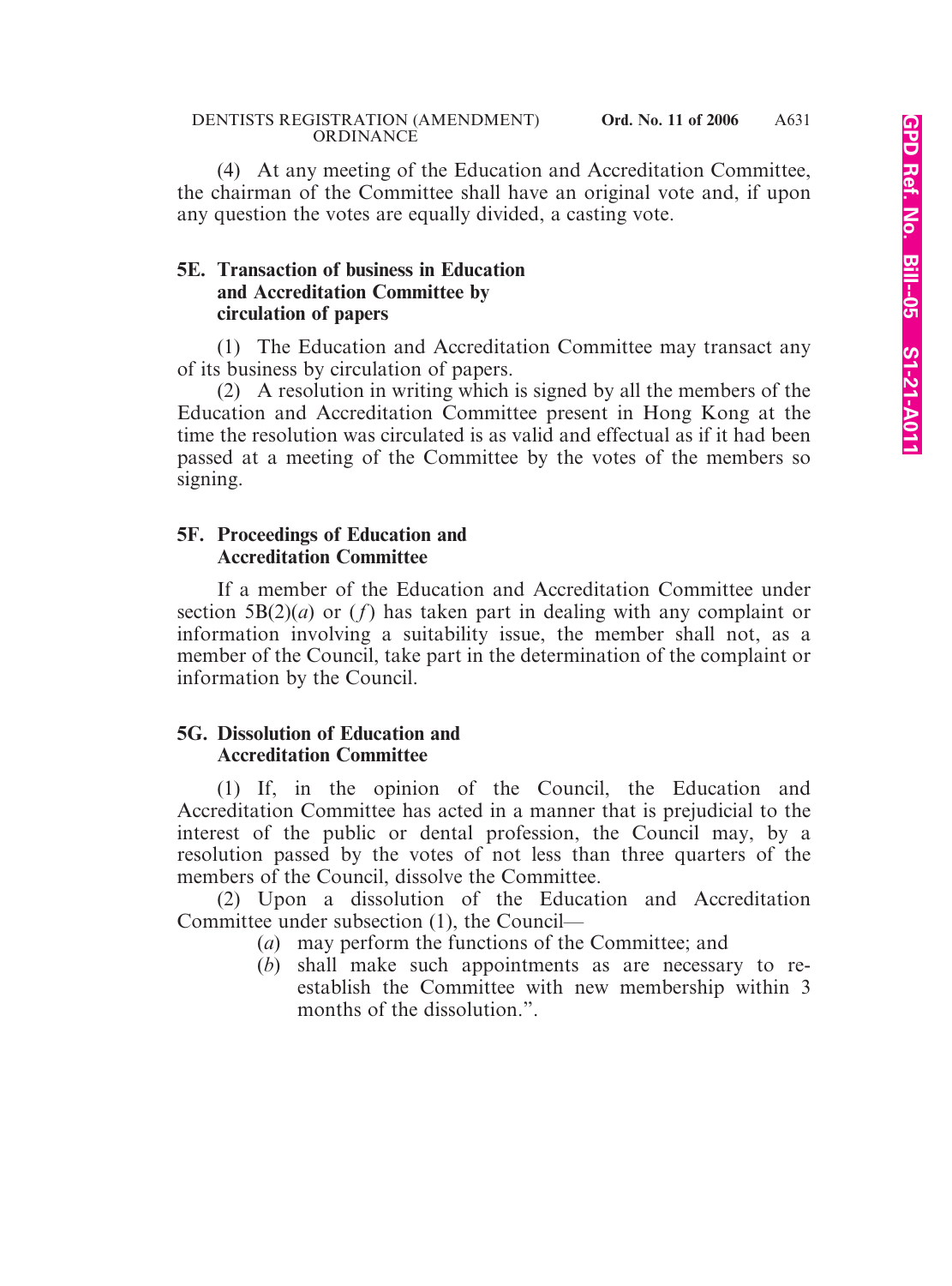### **5. Registrar of Dentists**

Section 6(1) is amended by repealing everything after "with the" and substituting "General Register as may be prescribed, and with the Specialist Register as may be provided for, under this Ordinance.".

### **6. Keeping of General Register and Specialist Register**

Section 7 is amended—

- (*a*) in subsection (1), by adding ", to be called the General Register," after "register of dentists";
- (*b*) in subsection (2), by repealing "register" and substituting "General Register";
- (*c*) by adding—

"(3) The Registrar shall cause a register of specialist dentists, to be called the Specialist Register, to be kept in such form as he thinks fit.

(4) The Specialist Register shall contain the names, registered addresses, qualifications, specialties and such other particulars as the Registrar thinks necessary of those registered dentists who have been approved by the Council to have their names included in the Register.

(5) The Registrar shall be responsible for the maintenance and custody of the Specialist Register.".

## **7. Application for registration**

Section 9 is amended—

- (*a*) in subsection (2)—
	- (i) by repealing "he" and substituting "the name of the person";
	- (ii) by repealing "register" and substituting "General Register";
- (*b*) in subsection (3), by repealing "upon the register" and substituting "in the General Register".

### **8. Person not to practise without practising certificate**

Section 11A is amended—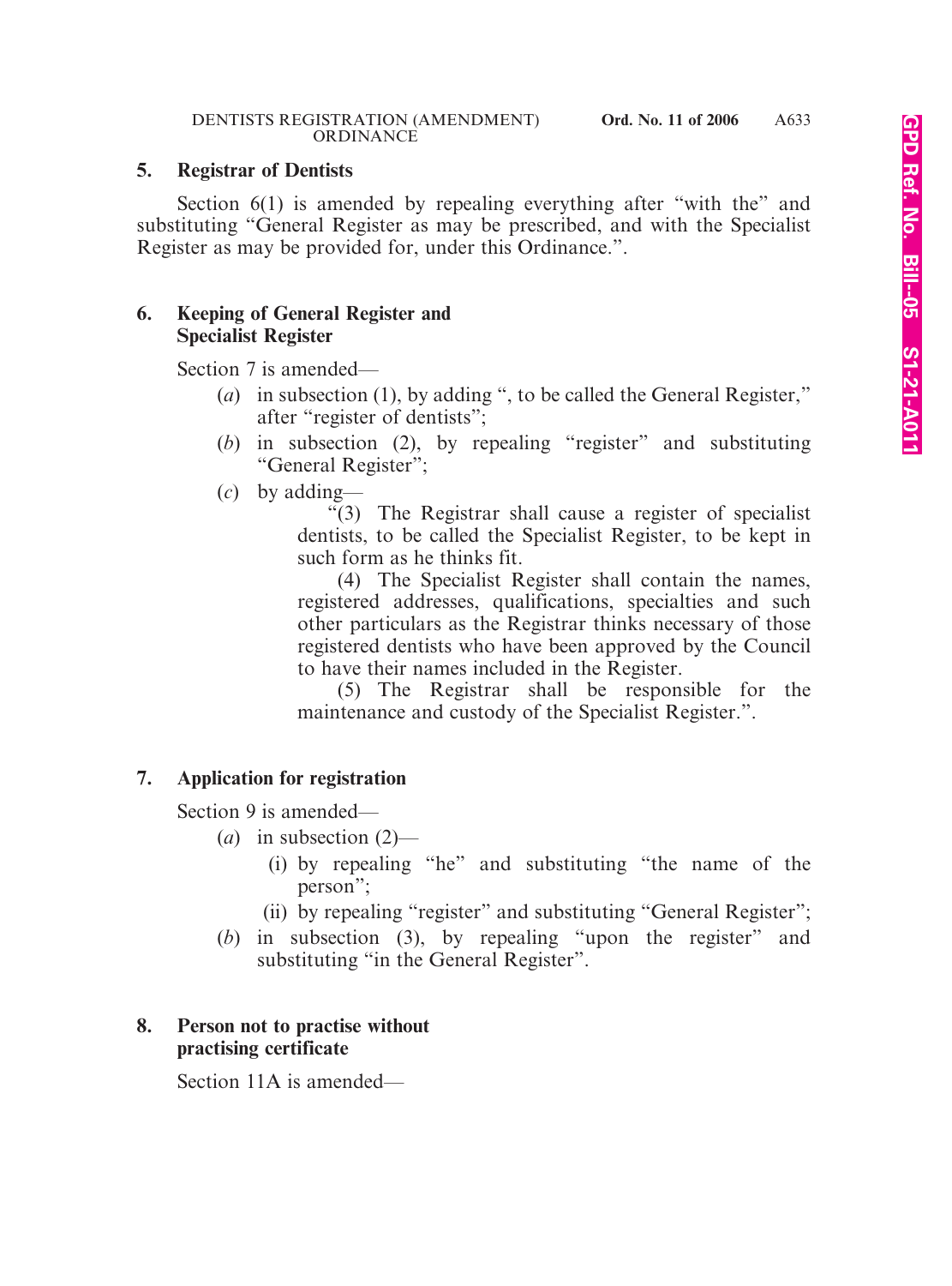- (*a*) in subsection (2), by repealing the comma after "the certificate";
- (*b*) in subsection (8)(*a*), by repealing "register" and substituting "General Register".

#### **9. Recovery of practising fees**

Section 11B(3) is amended by repealing "register" and substituting "General Register".

#### **10. Sections added**

The following are added—

### "**12A. Qualification for inclusion in Specialist Register**

The Council may approve the qualifications, experience and other attributes recommended by the Education and Accreditation Committee that qualify a registered dentist to have his name included in the Specialist Register under a specialty.

#### **12B. Application for inclusion in Specialist Register**

(1) A registered dentist who wishes to have his name included in the Specialist Register under a specialty may apply to the Council, in such form and manner as may be specified by the Council, for the inclusion.

(2) The Council shall not approve a registered dentist's application made under subsection (1) unless, in the Council's opinion, the dentist satisfies the conditions in subsection (3).

- (3) Those conditions are—
	- (*a*) the dentist—
		- (i) has been—
			- (A) awarded a Fellowship of the Academy of Medicine; and
			- (B) certified by the Academy that he has completed the postgraduate dental training, and has satisfied the continuing education requirements, determined by the Academy for the specialty; or
		- (ii) has been certified by the Academy of Medicine that—
			- (A) he has achieved a professional standard equivalent to that recognized by the Academy for the award of its fellowship; and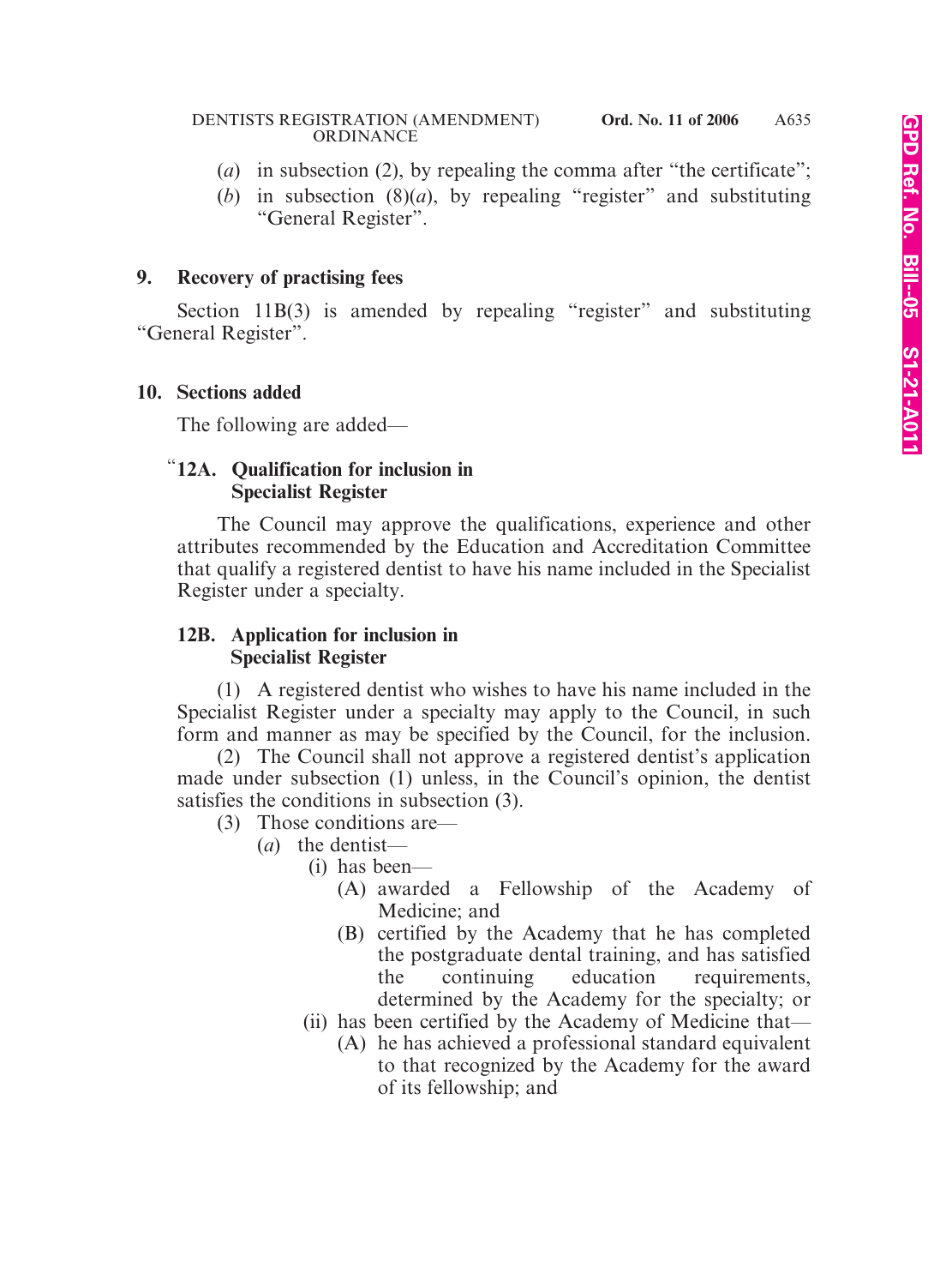- (B) he has completed the postgraduate dental training, and has satisfied the continuing education requirements, comparable to those determined by the Academy for the specialty; and
- (*b*) the dentist is competent in the specialty.

(4) On receiving a registered dentist's application made under subsection (1), the Council shall refer the application to the Education and Accreditation Committee for a recommendation as to whether the dentist satisfies the conditions in subsection (3).

(5) As soon as practicable after having received a referral under subsection (4), the Education and Accreditation Committee shall—

- (*a*) notify the Council of its recommendation and the reasons for it; and
- (*b*) in the case where the Committee recommends to the Council that the registered dentist does not satisfy the conditions in subsection (3), notify the dentist in writing of its recommendation and the reasons for it.

(6) In making the recommendation referred to in subsection (4), the Education and Accreditation Committee shall take into account any recommendation made by the Committee under section 12F(1)(*d* ).

(7) Within 14 days after having received a notice under subsection (5)(*b*), the registered dentist may submit to the Council representations in writing on the Education and Accreditation Committee's recommendation.

(8) If the Education and Accreditation Committee recommends to the Council that a registered dentist does not satisfy the conditions in subsection (3), the Council shall not decide whether or not to approve the application until the later of—

- (*a*) the expiry of the period within which the dentist may submit representations under subsection (7); or
- (*b*) the expiry of the period within which the dentist may request the Committee to review its recommendation under section 12F(5).

(9) In deciding whether or not to approve a registered dentist's application made under subsection (1), the Council shall have regard to—

- (*a*) the Education and Accreditation Committee's recommendation referred to in subsection (4) and the reasons for it;
- (*b*) if the dentist has submitted representations under subsection (7), those representations; and
- (*c*) if the dentist has requested the Committee to review its recommendation under section 12F(5), the result of the review and the reasons for it.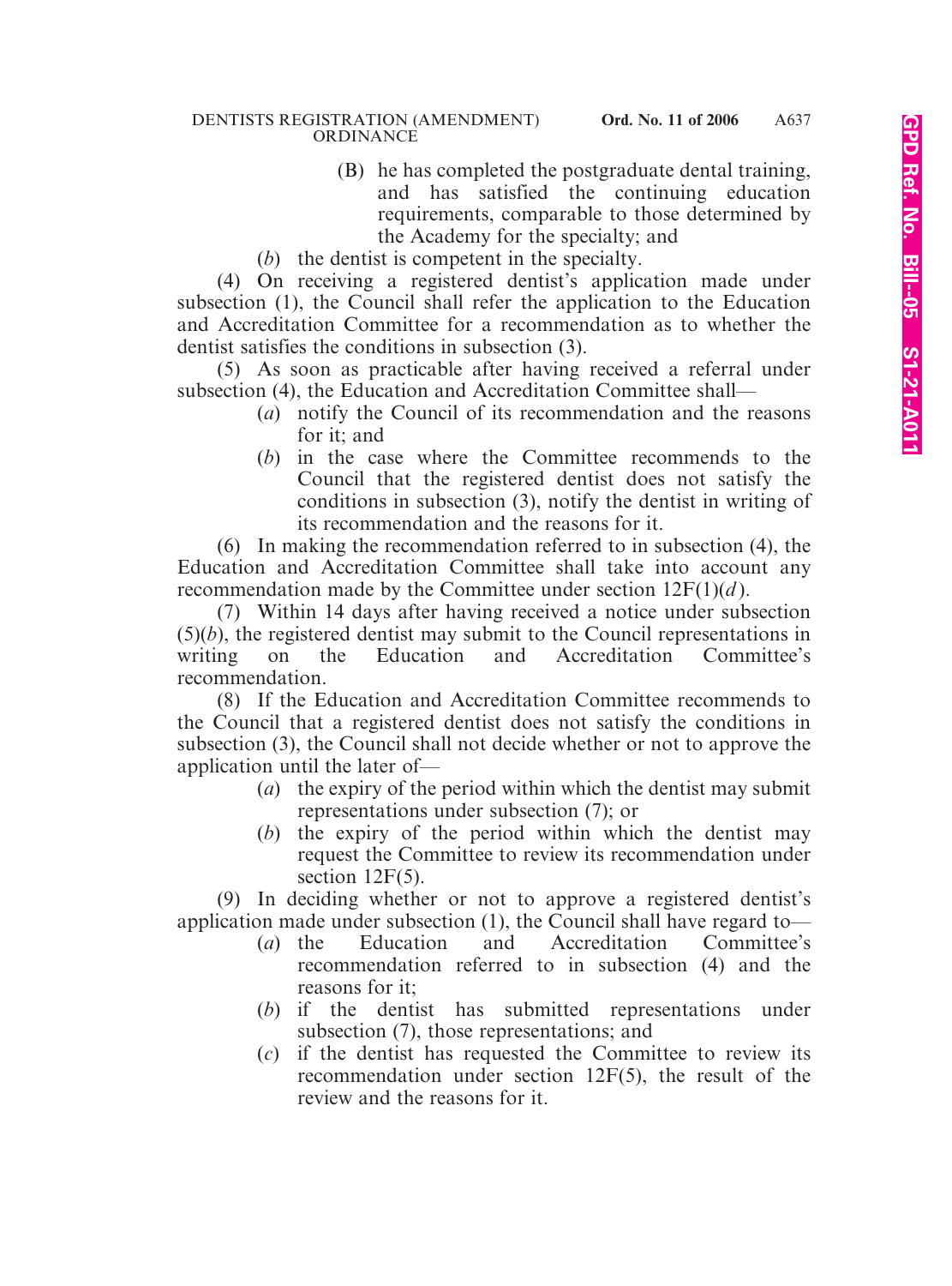(10) If the Council approves the application of a registered dentist made under subsection (1), the Council shall, on receiving from the dentist the fee prescribed for the purpose, direct the Registrar—

- (*a*) to include the dentist's name in the Specialist Register under the specialty; and
- (*b*) to issue a certificate, in the form specified by the Council, to the effect that the dentist's name has been included in the Specialist Register under the specialty.

(11) If the Council rejects the application of the registered dentist, the Council shall notify the dentist in writing of the rejection and the reasons for it.

### **12C. Title of specialist, etc.**

A registered dentist whose name is included in the Specialist Register under a specialty is entitled—

- (*a*) to be known in such specialist title in both the English language and Chinese language as may be determined by the Council for that specialty; and
- (*b*) to such other entitlements as may be determined by the Council.

### **12D. Continuing education for dentists included in Specialist Register**

A registered dentist whose name is included in the Specialist Register under a specialty shall undergo such continuing education as may be determined from time to time by the Academy of Medicine for the specialty.

### **12E. Receipt of complaint or information on suitability issue**

(1) Where the Secretary receives a complaint or information involving a suitability issue, he shall submit the complaint or information to the Preliminary Investigation Committee.

(2) As soon as practicable after a complaint or information has been submitted to the Preliminary Investigation Committee under subsection (1), the chairman of that Committee shall ascertain whether it also falls within regulation 13 of the Dentists (Registration and Disciplinary Procedure) Regulations (Cap. 156 sub. leg. A).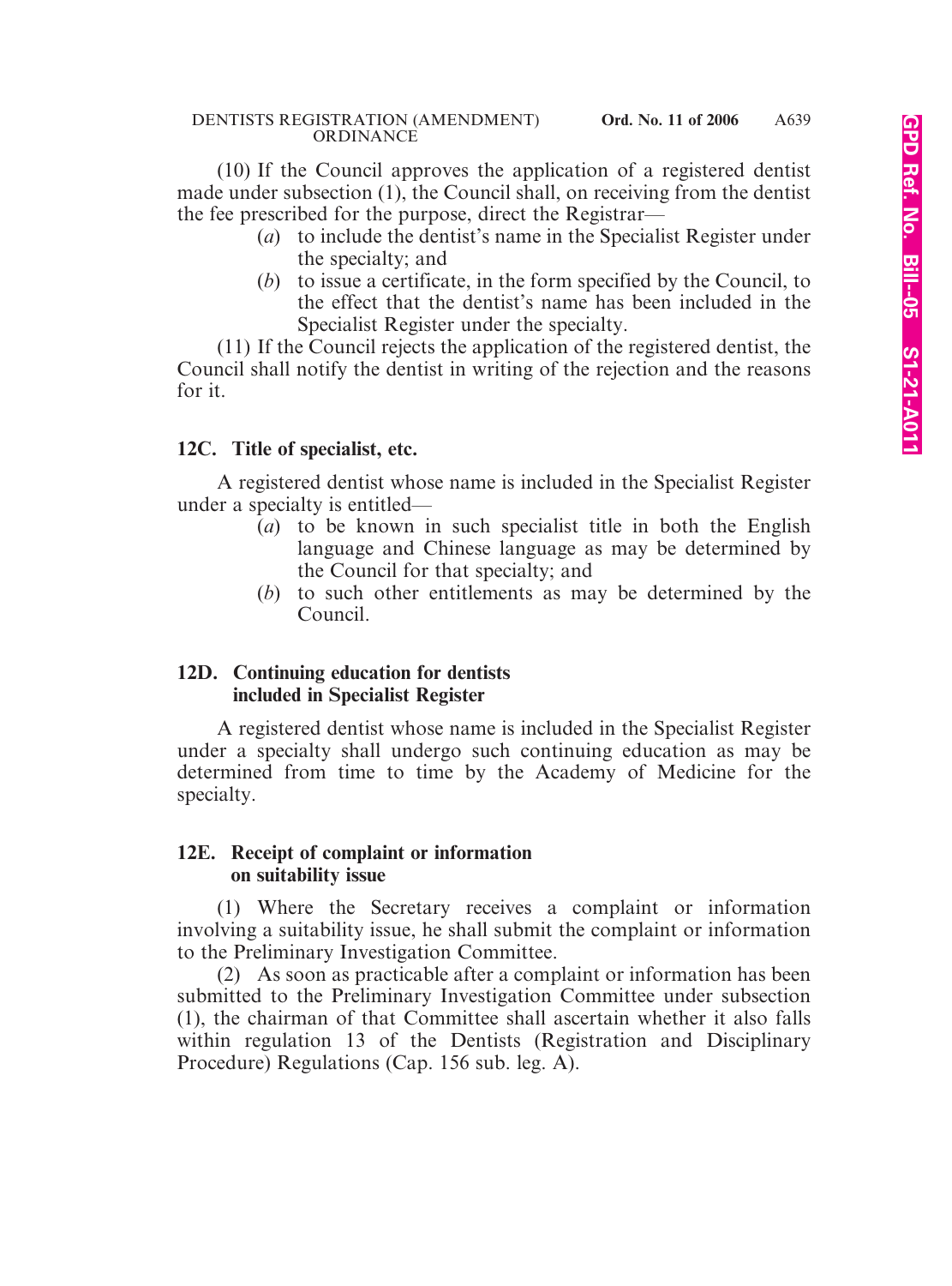(3) If the chairman of the Preliminary Investigation Committee is of the opinion that the complaint or information also falls within regulation 13 of the Dentists (Registration and Disciplinary Procedure) Regulations (Cap. 156 sub. leg. A), the complaint or information shall—

- (*a*) be referred to the Secretary to be dealt with in accordance with those regulations; and
- (*b*) as soon as practicable after having been dealt with under those regulations, be referred to the Education and Accreditation Committee to be dealt with in accordance with section 12F.

(4) Subject to subsection (3), the complaint or information shall be referred to the Education and Accreditation Committee to be dealt with in accordance with section 12F.

### **12F. Complaints or information referred to Education and Accreditation Committee**

(1) Where a complaint or information in respect of a registered dentist is referred to the Education and Accreditation Committee, the Committee, after considering all the circumstances of the case, may, with or without inviting the dentist to make representations under subsection (3)—

- (*a*) dismiss the matter;
- (*b*) where the complaint or information also falls within regulation 13 of the Dentists (Registration and Disciplinary Procedure) Regulations (Cap. 156 sub. leg. A), refer it to the Secretary to be dealt with in accordance with those regulations;
- (*c*) where the dentist's name is included in the Specialist Register, recommend to the Council that the name be removed from the Specialist Register, or be removed from the Register for such period or until the occurrence of such event as the Committee recommends; or
- (*d*) where the dentist is applying for the inclusion of his name in the Specialist Register, recommend to the Council that the dentist does not satisfy the conditions in section 12B(3).

(2) The Education and Accreditation Committee shall not deal with a complaint or information referred to it if the chairman of the Committee is of the opinion that the complaint or information is frivolous or groundless and should not proceed further.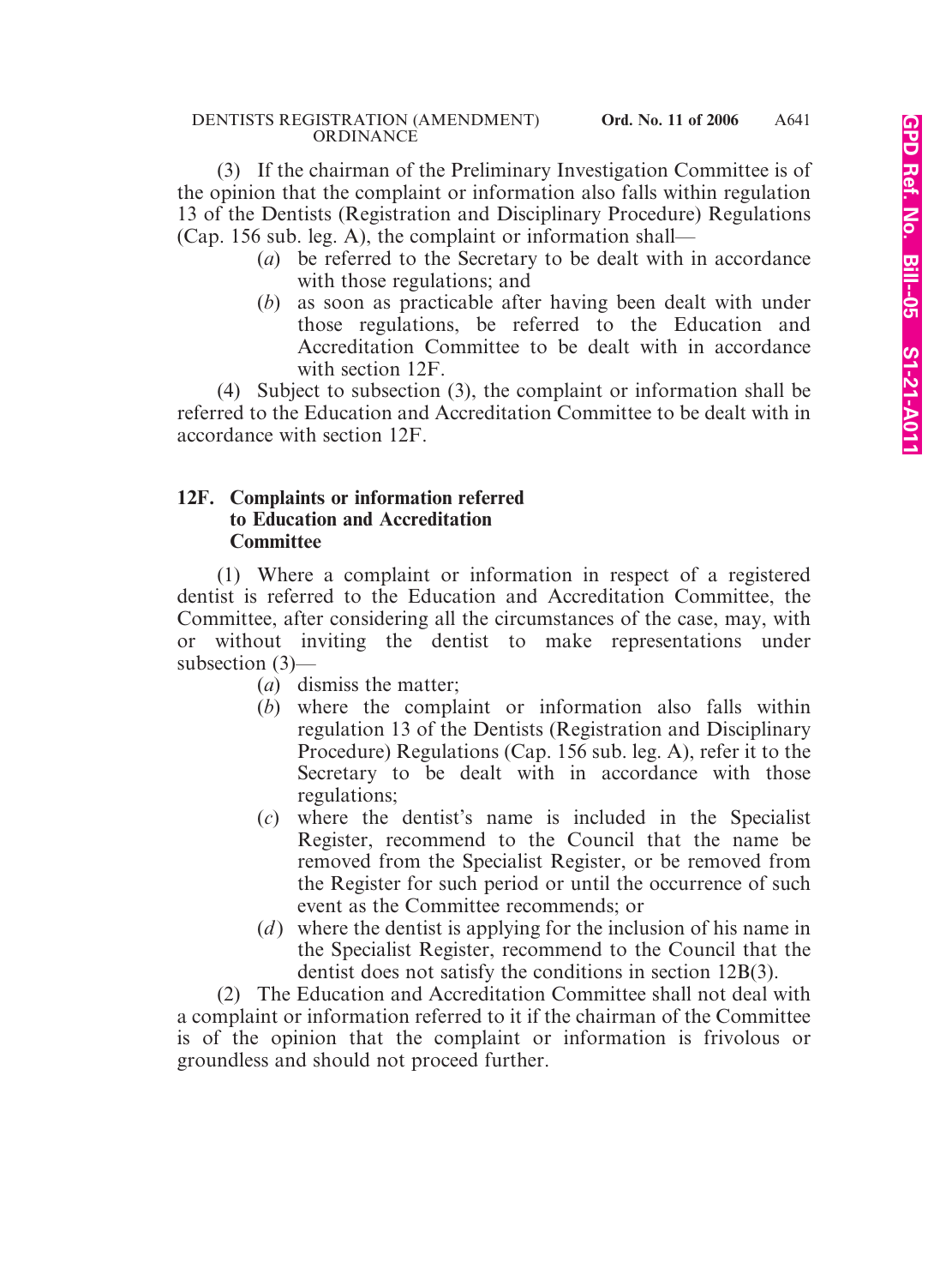(3) In dealing with such a complaint or information in respect of a registered dentist, the Education and Accreditation Committee may invite the dentist to make representations in person before the Committee or submit to the Committee representations in writing.

(4) If the Education and Accreditation Committee makes a recommendation under subsection  $(1)(c)$  or  $(d)$ , the Committee shall notify the registered dentist concerned in writing of the recommendation and the reasons for it.

(5) Within 14 days after having received a notice under subsection (4), the registered dentist may request, in writing and setting out the reasons relied upon, the Education and Accreditation Committee to review its recommendation.

(6) As soon as practicable after having received a request under subsection (5), the Education and Accreditation Committee shall notify the registered dentist in writing of the result of the review and the reasons for it.

(7) If a registered dentist has requested the Education and Accreditation Committee to review its recommendation under subsection  $(1)(c)$ , the dentist may, within 14 days after having received a notice under subsection (6), submit to the Council representations in writing on the result of the review.".

### **11. Publication of General Register and evidence of registration**

Section 13(1), (2) and (5) is amended by repealing "register" and substituting "General Register".

## **12. Section added**

The following is added—

### "**13A. Publication of Specialist Register and evidence of inclusion**

(1) As soon as may be after 1 January of every year, the Registrar shall prepare and publish in the Gazette a list of the names, registered addresses, qualifications and dates of the qualifications of all registered dentists whose names appear on the Specialist Register on 1 January immediately preceding the publication of the list in the Gazette.

(2) As soon as may be after 1 July of every year, the Registrar shall prepare and publish in the Gazette a list of the names, registered addresses, qualifications and dates of the qualifications of all registered dentists whose names were added to the Specialist Register between 1 January and 1 July of such year.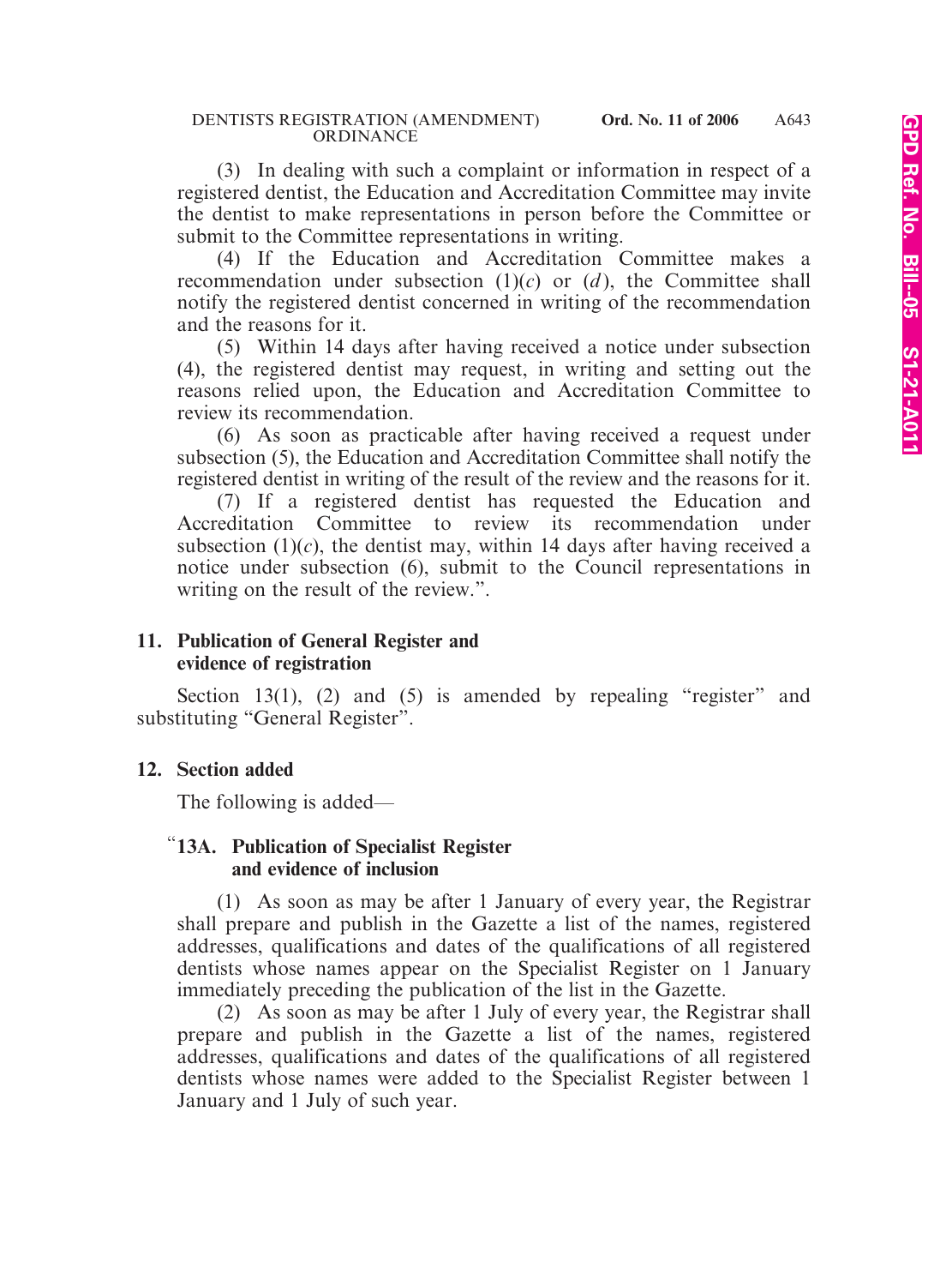(3) The publication of a list referred to in subsection (1) or (2) shall be prima facie evidence that the name of each registered dentist named in such list is included in the Specialist Register.

(4) The absence of the name of any registered dentist from the list last published under subsection (1) and from any list subsequently published under subsection (2) shall be prima facie evidence that the name of the dentist has not been included in the Specialist Register.

(5) A certificate under the hand of the Registrar that the name of a registered dentist—

(*a*) has or has not been included in; or

(*b*) has been removed from,

the Specialist Register shall be conclusive evidence of that fact.".

#### **13. Exhibition of certificate of registration**

Section 14(2) is amended by repealing "register" and substituting "General Register".

### **14. Correction of General Register or Specialist Register**

Section 15 is amended—

- (*a*) in subsection  $(1)$ 
	- (i) by repealing "register" and substituting "General Register";
	- (ii) by adding "registered" before "addresses";
- (*b*) by adding—

"(1A) The Registrar shall from time to time insert in the Specialist Register any alteration or addition which may come to his knowledge in the name, registered addresses or qualifications of any registered dentist whose name is included in the Register.";

- (*c*) in subsection (2), by repealing "register" and substituting "General Register or Specialist Register";
- (*d*) in subsection (3), by repealing "register" and substituting "General Register".

### **15. Section added**

The following is added—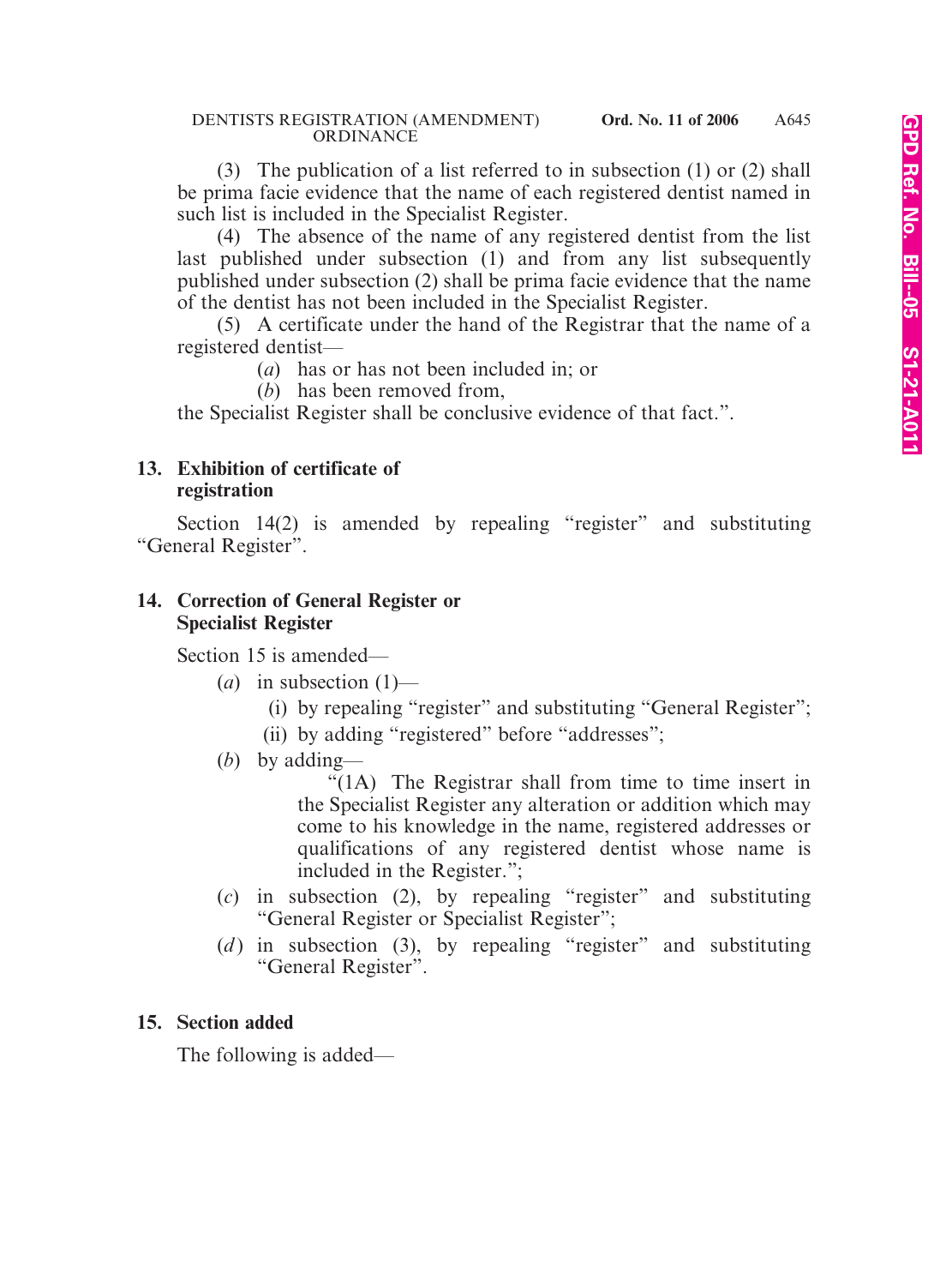### "**15A. Removal of names from Specialist Register**

- $(1)$  If—
	- (*a*) the Council orders a removal of the name of a registered dentist from the General Register under section 15(3) or 18(1); and

(*b*) the dentist's name is also included in the Specialist Register, the Registrar shall, at the same time when he removes the dentist's name from the General Register, also remove the dentist's name from the Specialist Register.

(2) Subject to subsection (3), the Council may order that the name of a registered dentist be removed from the Specialist Register, or be removed from the Register for such period or until the occurrence of such event as the Council specifies.

(3) In deciding whether or not to order the removal of the registered dentist's name from the Specialist Register, the Council shall have regard to—

- (*a*) the Education and Accreditation Committee's recommendation under section  $12F(1)(c)$  and the reasons for it;
- (*b*) if the dentist has requested the Committee to review that recommendation under section 12F(5), the result of the review and the reasons for it; and
- (*c*) if the dentist has submitted representations under section 12F(7), those representations.

### **15B. Service of notice**

A notice required to be given to a registered dentist under sections  $12B(5)(b)$  and  $(11)$  and  $12F(4)$  and  $(6)$  shall be given by sending it by registered post addressed to the dentist at his registered address.".

## **16. Disciplinary inquiries by the Council**

Section 18(1) is amended—

- (*a*) by adding—
	- "(*ca*) has procured his name to be included in the Specialist Register by fraud or misrepresentation; or";
- (*b*) in paragraphs (i) and (ii), by repealing "register" and substituting "General Register".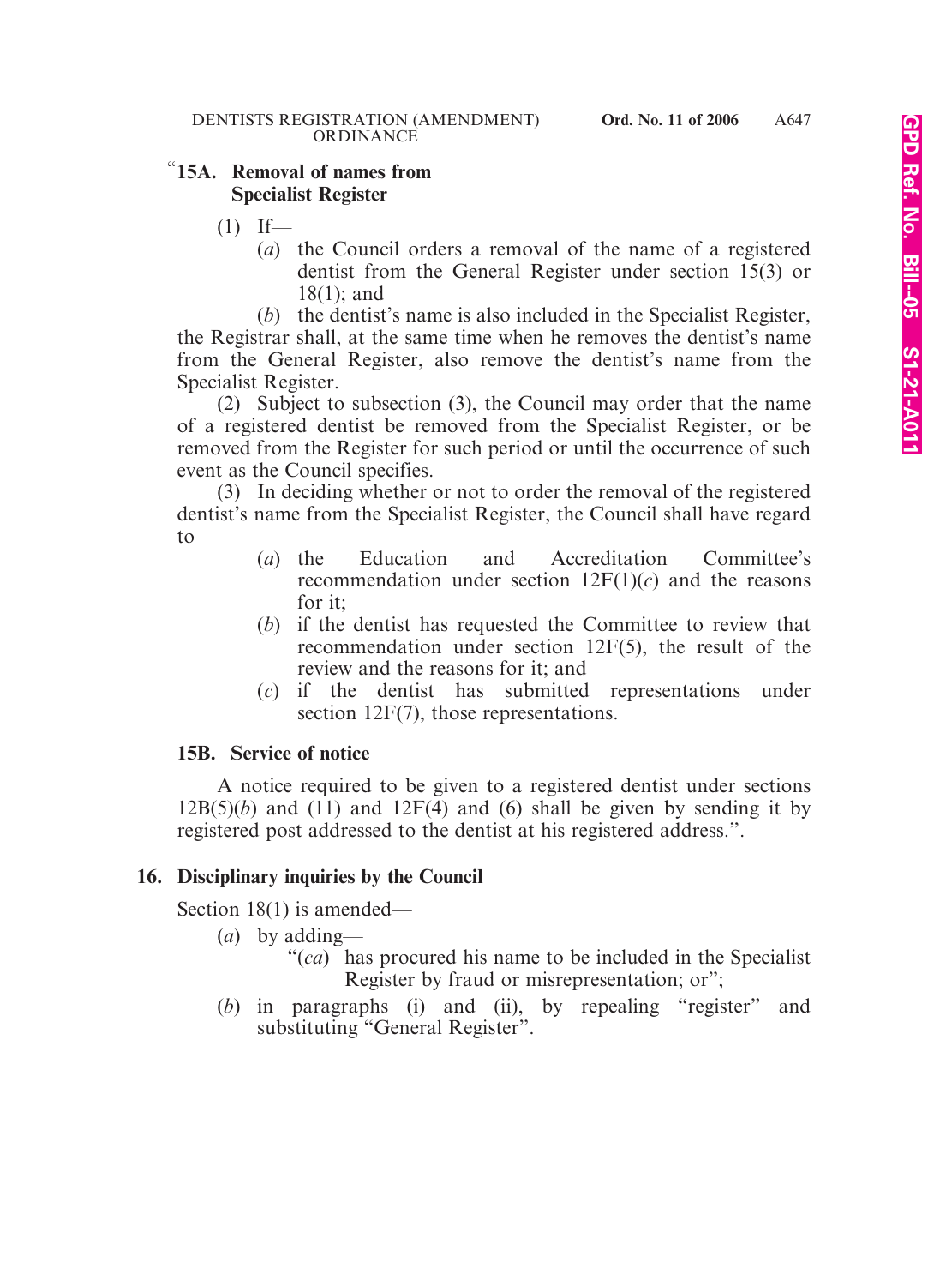#### **17. Provisions relating to orders of the Council**

Section 22 is amended—

- (*a*) in subsection (1), by adding ",  $15A(2)$ " before "or  $18(1)$ ";
- (*b*) in subsection (2), by repealing "register" and substituting "General Register";
- (*c*) by adding—

"(2A) The Registrar shall not remove the name of a registered dentist from the Specialist Register before the expiry of 1 month after the date of service of an order of the Council made under section 15A(2) on the dentist concerned or, in the case of an appeal made to the Court of Appeal against the order under section 23, before the appeal is finally determined.";

- $(d)$  in subsection  $(3)$ 
	- (i) by repealing "register under" and substituting "General Register under";
	- (ii) by repealing "register," where it twice appears and substituting "General Register,".

## **18. Appeals**

Section 23 is amended—

- (*a*) by repealing subsection (1) and substituting—
	- "(1) The following person may appeal to the Court of Appeal—
		- (*a*) any person whose name has been ordered not to be entered in the General Register under section  $9(3)$ ;
		- (*b*) any registered dentist whose application under section 12B(1) to have his name included in the Specialist Register is rejected by the Council;
		- (*c*) any registered dentist who is aggrieved by an order made in respect of him under section 15, 15A(2) or 18,

and the Court of Appeal may affirm, reverse or vary the order or decision appealed against.";

(*b*) in subsection (3), by repealing everything after "(Cap. 4)" and substituting a full stop;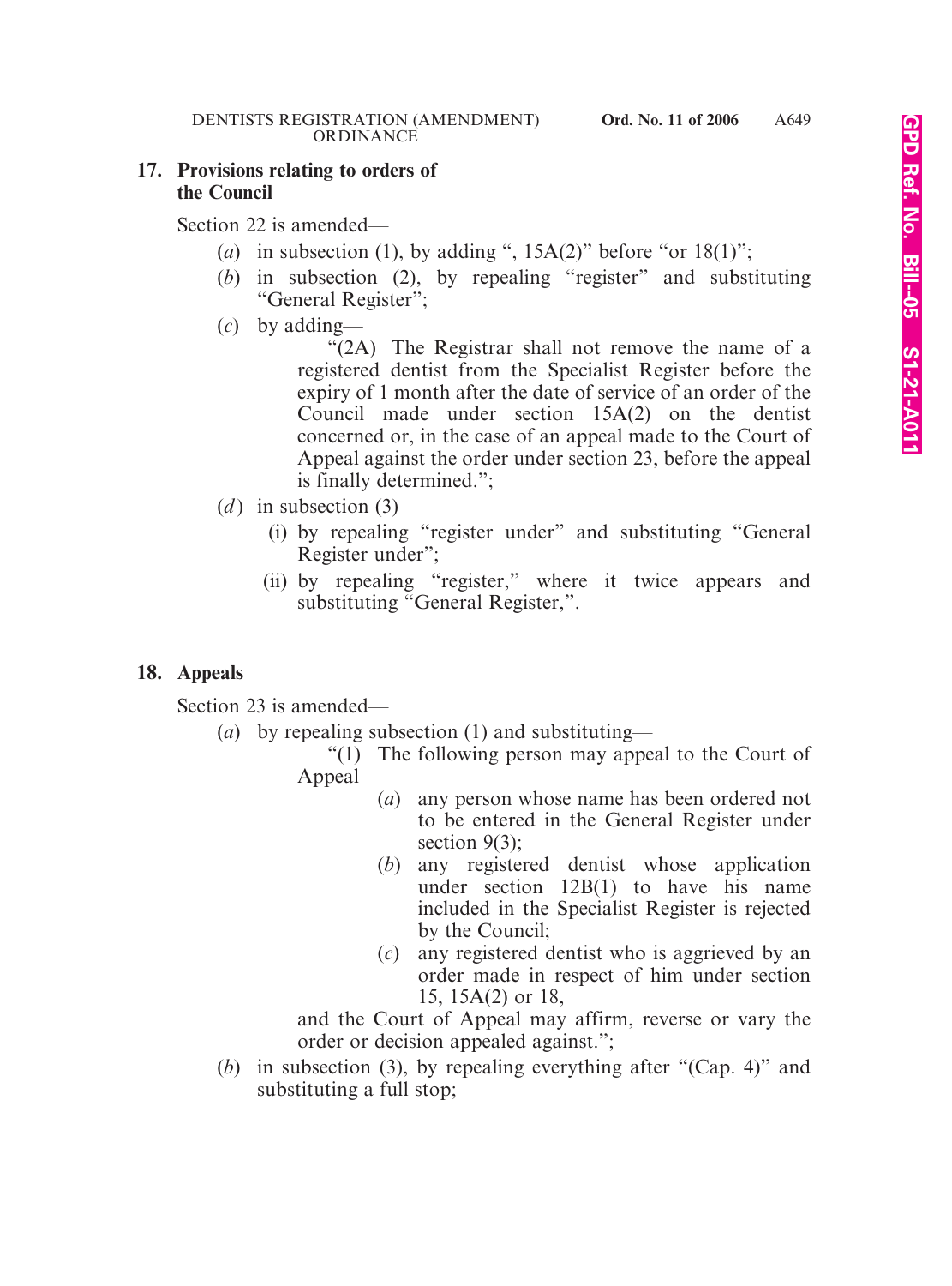#### DENTISTS REGISTRATION (AMENDMENT) **Ord. No. 11 of 2006** ORDINANCE

(*c*) by adding—

"(3A) Despite subsection (3), the Court of Appeal has no power to—

- (*a*) hear any appeal against an order made under section 9, 15A(2) or 18 unless notice of the appeal was given within 1 month of the order being served in accordance with section 22(1);
- (*b*) hear any appeal against a decision made by the Council to reject an application under section 12B(1) unless notice of the appeal was given within 1 month of the notice of the rejection being given under section 12B(11).".

## **19. Section substituted**

Section 24 is repealed and the following substituted—

### "**24. Penalty for fraudulent registration, etc.**

Any person who fraudulently procures or attempts to procure—

- (*a*) himself or any other person to be registered under this Ordinance; or
- (*b*) his or any other person's name to be included in the Specialist Register,

by making or producing, or causing to be made or produced, any false or fraudulent representation or declaration, either orally or in writing, commits an offence and is liable on conviction upon indictment to imprisonment for 3 years.".

## **20. Section substituted**

Section 25 is repealed and the following substituted—

### "**25. Penalty for falsely pretending to be or taking or using the name or title of a dentist**

- (1) A person commits an offence if—
	- (*a*) he is neither a registered dentist nor deemed to be one under this Ordinance; and
	- (*b*) he wilfully or falsely—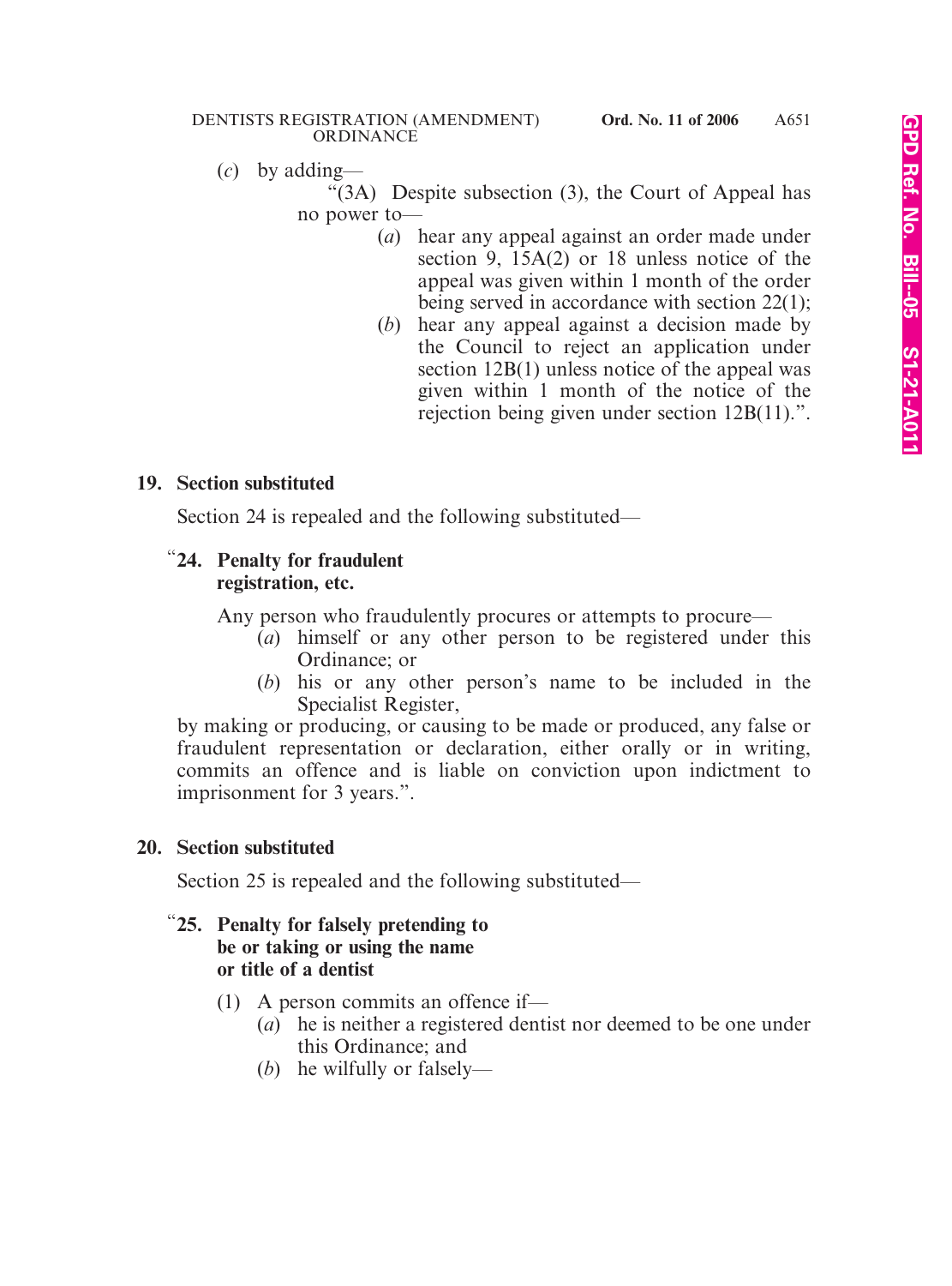- (i) pretends to be a dentist, dental surgeon, qualified dentist, doctor of dental surgery, professor of dentistry or surgeon dentist;
- (ii) takes or uses the name or title of a dentist, dental surgeon, qualified dentist, doctor of dental surgery, professor of dentistry or surgeon dentist; or
- (iii) takes or uses any name, title, addition or description implying (whether in itself or in the circumstances in which it is used) that he—
	- (A) is a dentist; or
	- (B) is qualified to heal or treat dental disorders or derangements, whether by dentistry or any other means of any kind or description whatsoever.

(2) A person who commits an offence under subsection (1) is liable on summary conviction to a fine at level 6 and to imprisonment for 3 years.".

### **21. Section added**

The following is added—

### "**25A. Penalty for falsely pretending to be or taking or using the name or title of a specialist**

- (1) A person commits an offence if—
	- (*a*) his name is not included in the Specialist Register; and
	- (*b*) he wilfully or falsely—
		- (i) pretends that his name is included in the Specialist Register; or
		- (ii) takes or uses any name, title, addition or description implying (whether in itself or in the circumstances in which it is used) that—
			- (A) he is a specialist dentist; or
			- (B) his name is included in the Specialist Register.
- (2) Subsection (1) applies—
	- (*a*) whether or not the person is a registered dentist; and
	- (*b*) whether or not the person is deemed to be a registered dentist under this Ordinance.

(3) A person who commits an offence under subsection (1) is liable on summary conviction to a fine at level 6 and to imprisonment for 3 years.".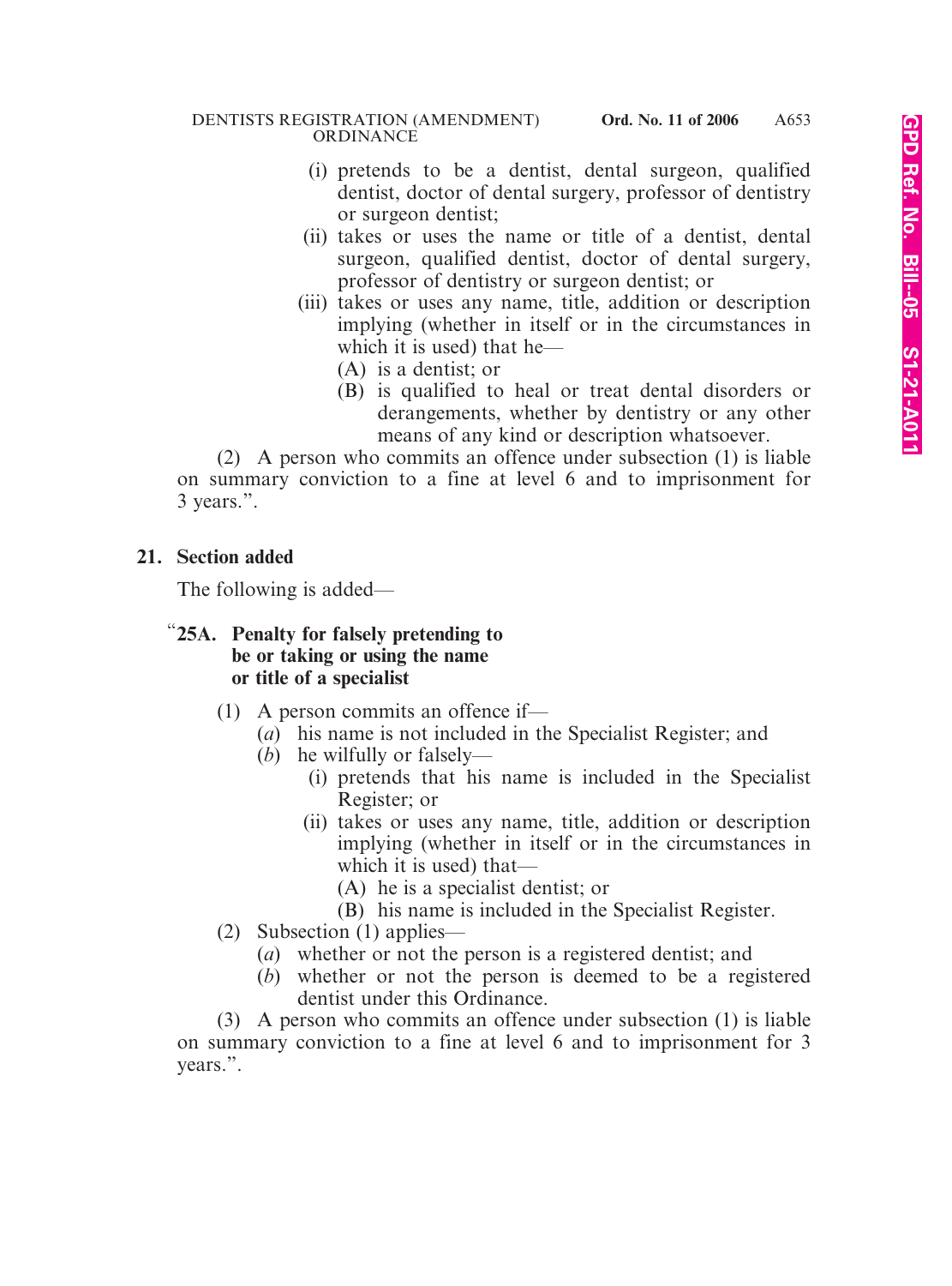#### **22. Regulations**

Section 29 is amended—

- (*a*) by repealing subsection (1B)(*a*) and substituting—
	- "(*a*) the form of the General Register and the manner in which the General Register and Specialist Register are to be kept; and";
- (*b*) in subsection  $(1C)$ 
	- (i) by adding—
		- "(*ba*) the ascertainment by the chairman of the Preliminary Investigation Committee as to whether a complaint or information about any registered dentist involves a suitability issue and the referral of such a complaint or information involving a suitability issue to the Education and Accreditation Committee;";
	- (ii) in paragraph (*e*), by adding "and required to be prescribed" after "Ordinance".

### **23. Section added**

The following is added—

### "**29A. Power of Council to specify forms, etc.**

- (1) The Council may specify—
	- (*a*) the form and manner of the application by a registered dentist to have his name included in the Specialist Register; and
	- (*b*) the form of a certificate to the effect that a registered dentist's name has been included in the Specialist Register under a specialty.

(2) The Council's power under subsection (1)(*a*) may be exercised in such a way as to include (whether by way of attachment or otherwise) in the specified form a statutory declaration—

- (*a*) to be made by the registered dentist completing the form; and
- (*b*) as to whether the particulars contained in the form are true and correct to the best of the dentist's knowledge and belief.
- (3) A form specified under subsection  $(1)(a)$  shall be—
	- (*a*) completed in accordance with such directions and instructions as are specified in the form; and
	- (*b*) accompanied by such statements, certificates or any other documents as are specified in the form.".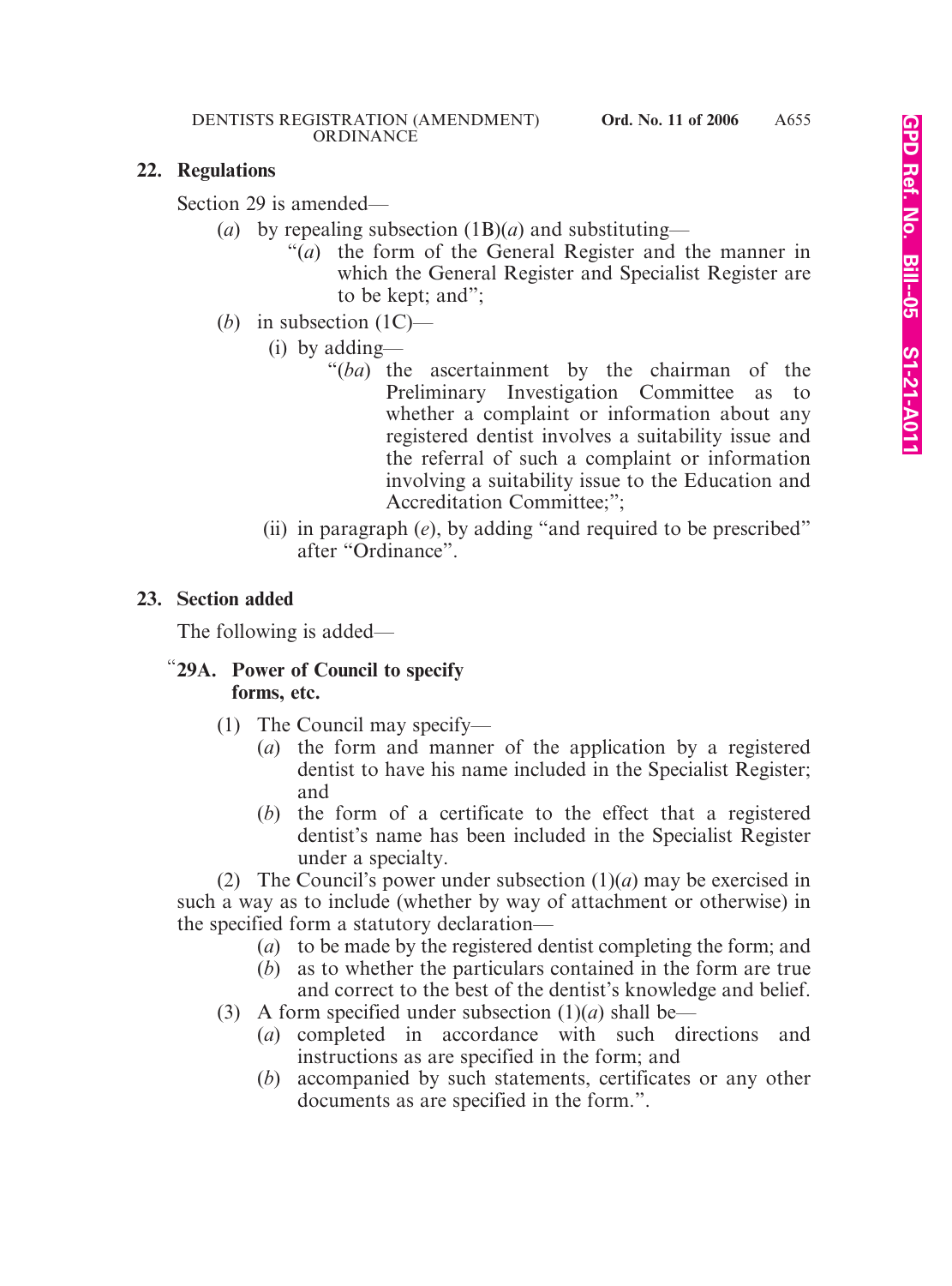#### **24. Section added**

The following is added—

# "**32. Transitional**

(1) If the Council has, before the commencement of section 7(3), approved a registered dentist to use, or be known in, a specialist title for a specialty, and the approval is in effect immediately before that commencement, the Registrar shall, on that commencement, include the dentist's name in the Specialist Register under the specialty.

(2) The Registrar shall, on receipt of payment of the prescribed fee, issue a certificate, in the form specified by the Council, to the effect that a registered dentist's name has been included in the Specialist Register under subsection (1) under a specialty.".

### PART 3

#### CONSEQUENTIAL AMENDMENTS TO THE DENTISTS (REGISTRATION AND DISCIPLINARY PROCEDURE) REGULATIONS

### **25. Part heading amended**

The heading of Part II of the Dentists (Registration and Disciplinary Procedure) Regulations (Cap. 156 sub. leg. A) is amended by repealing "REGISTER" and substituting "REGISTERS".

### **26. Form of General Register**

Regulation 3 is amended by repealing "register" and substituting "General Register".

#### **27. Fees**

Regulation 4(2) is amended by repealing "register" and substituting "General Register or Specialist Register".

### **28. Copies of entries and certificates**

Regulation 8B is amended—

(*a*) in paragraph (*a*)—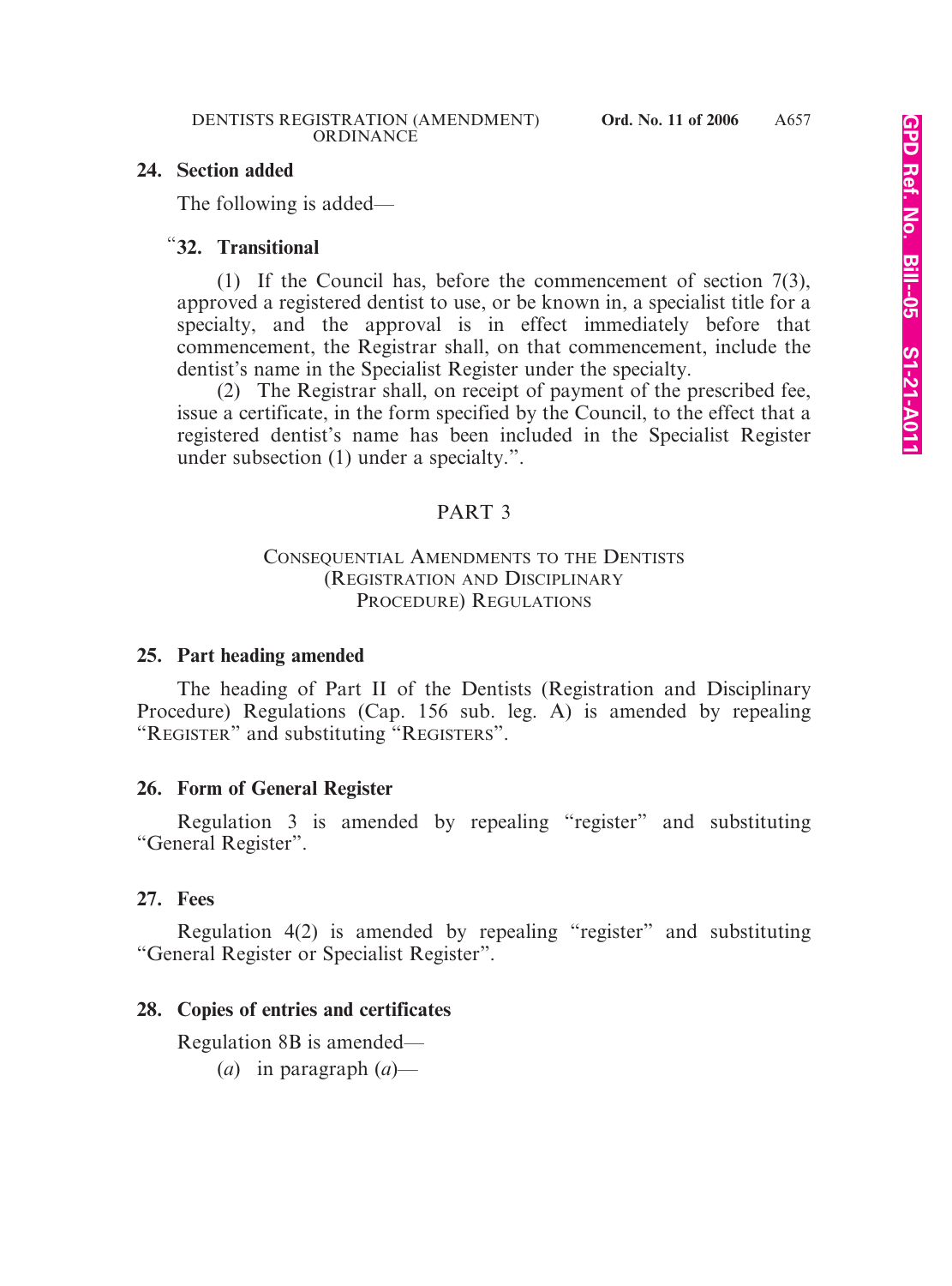- (i) in subparagraph (i), by repealing "register" and substituting "General Register or Specialist Register";
- (ii) in subparagraph (ii), by adding "or a duplicate certificate for the inclusion of name in the Specialist Register" after "registration";
- (iii) in subparagraph (iii), by adding "or a certificate for the inclusion of name in the Specialist Register" after "registration";
- (*b*) in paragraph (*b*)(ii), by adding "or the inclusion of name in the Specialist Register" after "registration".

### **29. Alteration of General Register or Specialist Register**

Regulation 9 is amended—

- (*a*) by repealing "register" where it first appears and substituting "General Register or Specialist Register";
- (*b*) by adding "or  $(1A)$ " after "section  $15(1)$ ";
- (*c*) by repealing "register" where it secondly appears and substituting "Register".

# **30. Qualifications**

Regulation 10 is amended—

- (*a*) in paragraph  $(1)$ 
	- (i) by repealing "register" where it first appears and substituting "General Register or Specialist Register";
	- (ii) by repealing "register" where it secondly appears and substituting "Register";
- (*b*) in paragraph (2), by repealing "register" and substituting "Register".

## **31. Submission or receipt of complaint or information**

Regulation 13 is amended—

- (*a*) by adding ", or a complaint or information is referred to the Secretary," after "by the Secretary";
- (*b*) by adding—
	- "(*ca*) has procured his name to be included in the Specialist Register by fraud or misrepresentation;".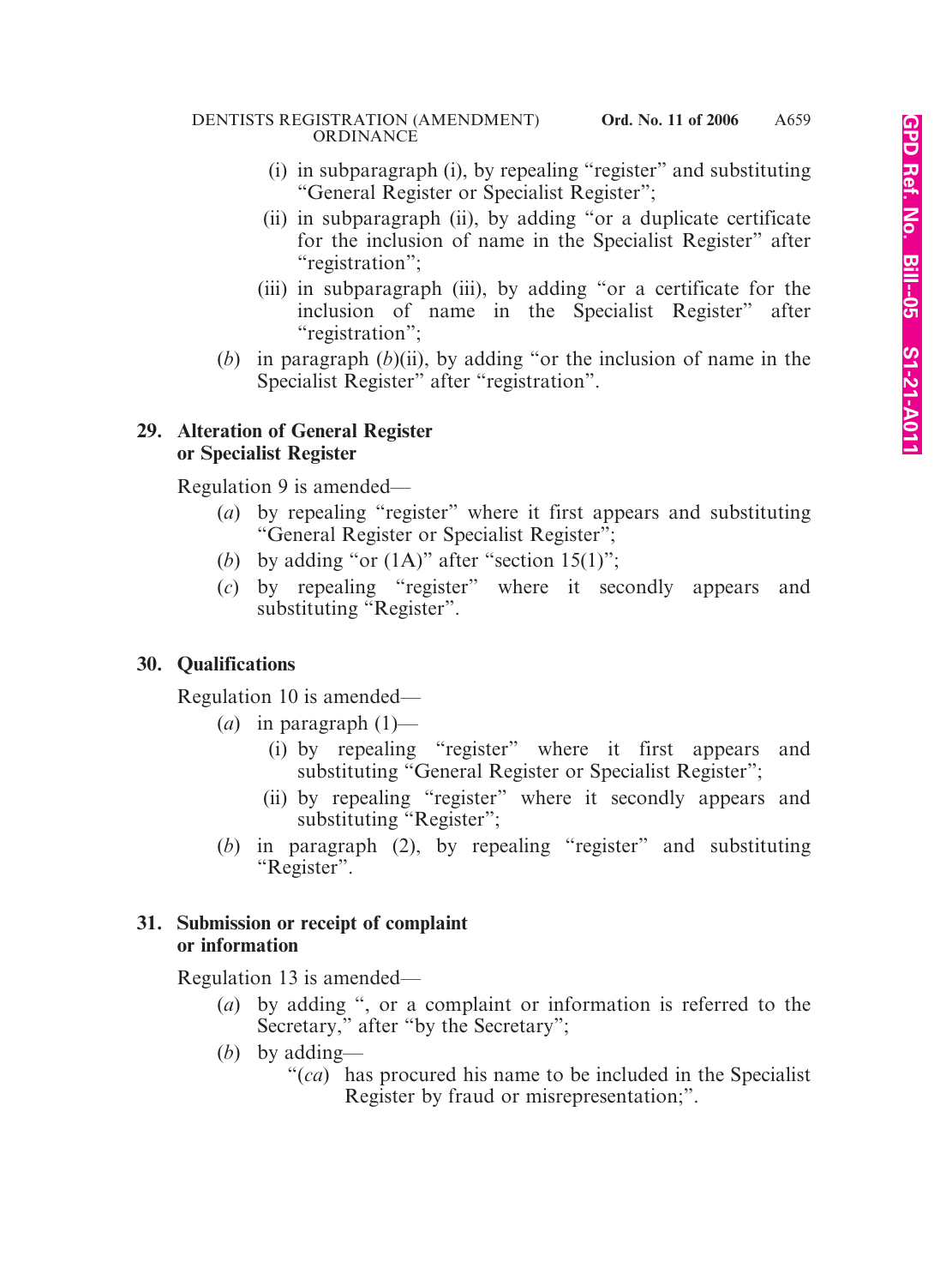#### **32. Regulation added**

The following is added—

### "**13A. Reference of complaint or information to Education and Accreditation Committee**

(1) As soon as practicable after a complaint or information has been submitted to the Committee under regulation 13, the chairman of the Committee shall ascertain whether it also involves a suitability issue.

(2) If the chairman of the Committee is of the opinion that the complaint or information also involves a suitability issue, the complaint or information shall, as soon as practicable after having been dealt with under these regulations, be referred to the Education and Accreditation Committee to be dealt with in accordance with section 12F of the Ordinance.".

#### **33. Determination of Committee that inquiry be held**

Regulation 17(5) is amended by repealing "register" and substituting "General Register".

#### **34. Forms**

The First Schedule is amended—

- (*a*) in the heading of Form 1, by adding "GENERAL" before "REGISTER";
- (*b*) in the heading of Form 1A, by adding "GENERAL" before "REGISTER";
- (*c*) in Form 3, by adding "General" before "Register";
- $(d)$  in Form  $6-$ 
	- (i) by adding after "misrepresentation."—

"*or*

(*If the charge alleges that the registered dentist has procured his name to be included in the Specialist Register by fraud or misrepresentation*) That you (*set out briefly the facts alleged*): and that in relation to the facts alleged you procured your name to be included in the Specialist Register by fraud or misrepresentation.";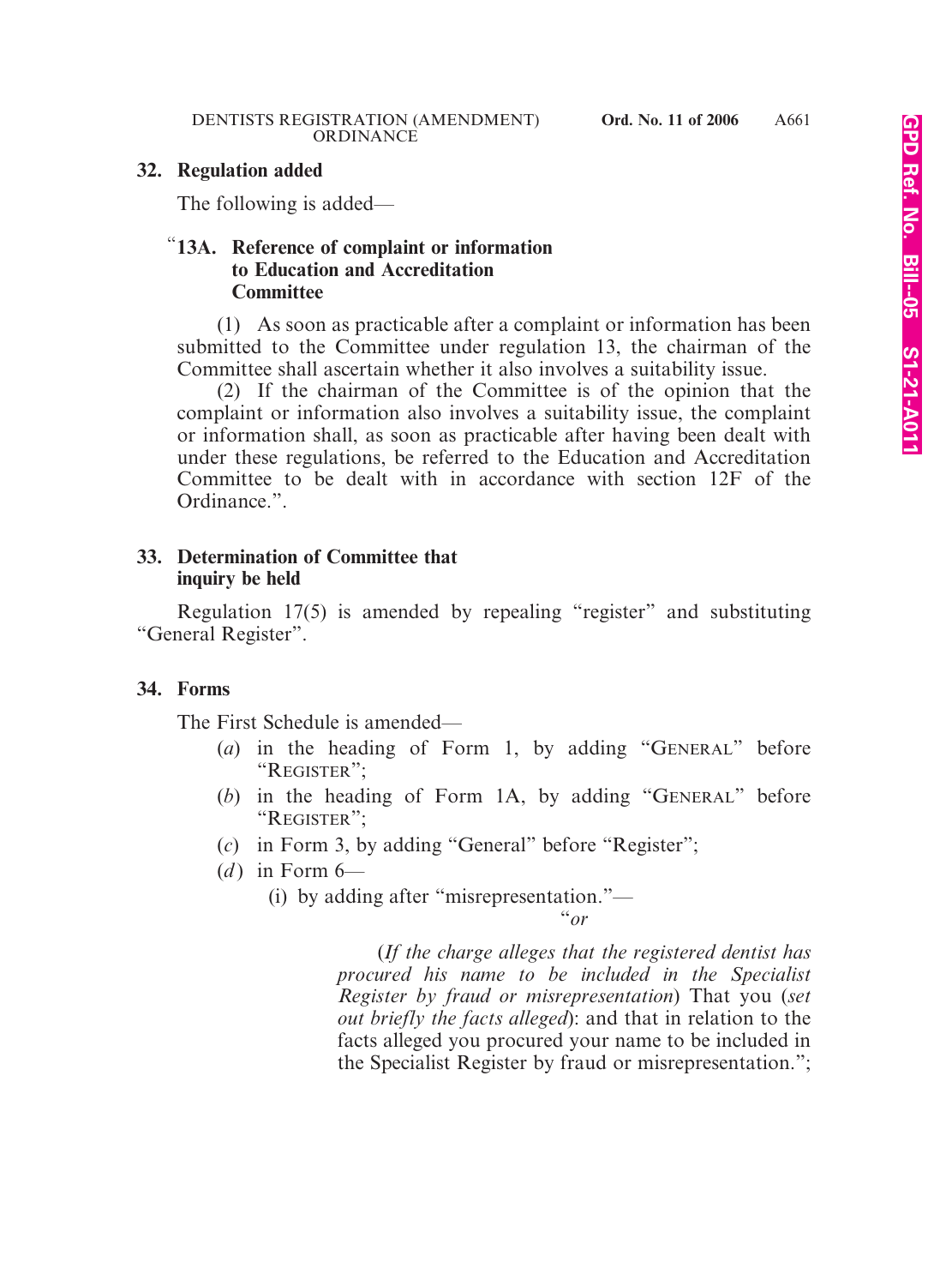#### DENTISTS REGISTRATION (AMENDMENT) **Ord. No. 11 of 2006** ORDINANCE

(ii) by repealing "upon the register" and substituting "in the General Register";

(iii) in the English text, by repealing—

"I have the honour to be, Sir/Madam, Your obedient servant.".

#### **35. Fees**

The Second Schedule is amended—

- (*a*) in the square brackets, by repealing "& 11A" and substituting ", 11A, 12B & 32";
- (*b*) by adding—

"1A. Inclusion of name in the Specialist Register

under section 12B of the Ordinance ................ 1,890";

- (*c*) in item 4, by adding "or the inclusion of name in the Specialist Register" after "registration";
- (*d*) in item 5, by repealing "register" and substituting "General Register or Specialist Register";
- (*e*) in item 6, by repealing "register" and substituting "General Register or Specialist Register";
- (*f*) by adding—
	- "6A. Certificate for the inclusion of name in the Specialist Register under section 32 of the Ordinance ........................................................... 590";
- (*g*) in item 7, by adding "or duplicate certificate for the inclusion of name in the Specialist Register" after "registration";
- (*h*) in item 8, by adding "or certificate for the inclusion of name in the Specialist Register" after "registration";
- (*i*) in item 9—
	- (i) in paragraphs (*a*) and (*b*), by repealing "register" and substituting "General Register";
	- (ii) in paragraph  $(d)$ , by adding "of the Ordinance" after "30(3)(*a*)".